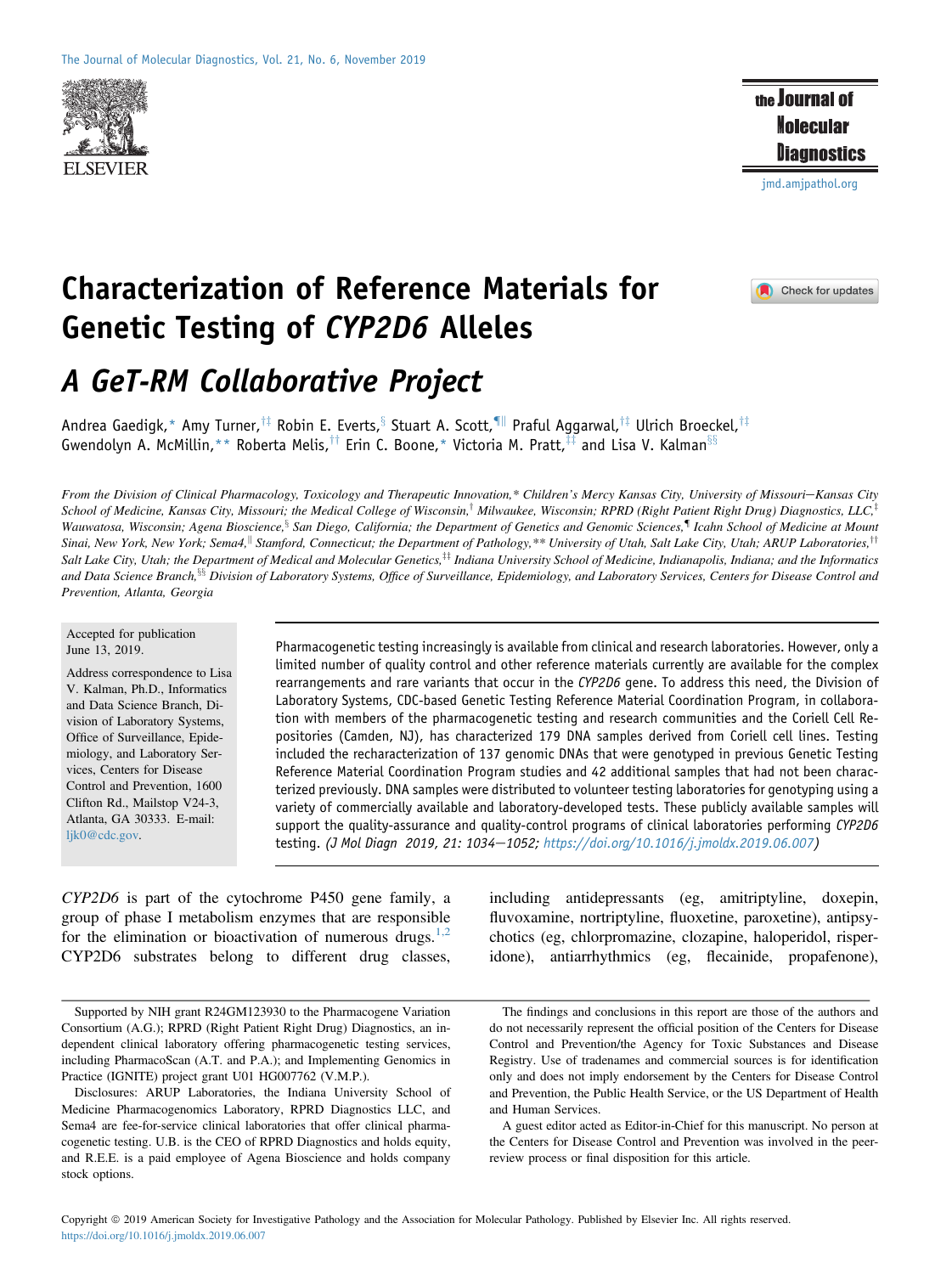beta-blockers (eg, carvedilol, metoprolol), opioid analgesics (eg, codeine, tramadol), anticancer agents (eg, gefitinib, tamoxifen), and other drugs (eg, atomoxetine, dextromethorphan, ondansetron; Pharmacogenomics Knowledge Base, <https://www.pharmgkb.org/vip/PA166170264>, last accessed January 29, 2019).

The highly polymorphic CYP2D6 gene is located on chromosome  $22q13.2$ ,<sup>3</sup> and, to date, more than 100 CYP2D6 star (\*) allele haplotypes (not counting suballelic variants) currently are cataloged by the Pharmacogene Variation (PharmVar) Consortium ([https://www.pharmvar.org/gene/](https://www.pharmvar.org/gene/CYP2D6) [CYP2D6](https://www.pharmvar.org/gene/CYP2D6), last accessed August 29, 2019). Genetic variation is an important factor explaining the wide range of enzymatic activity of drug-metabolizing enzymes that can be observed within and among populations.<sup>4</sup>

Based on the identified genotypes in a patient, a diplotype is assigned, which then is translated into a phenotype (ie, metabolizer status for drug-metabolizing enzymes and function status for drug transporters).<sup>[5](#page-17-3)</sup> For CYP2D6, there currently are four commonly inferred phenotype groups: poor metabolizers, intermediate metabolizers, normal metabolizers, and ultrarapid metabolizers. Normal and intermediate metabolizers generally are expected to tolerate and respond to standard doses of most medications metabolized by CYP2D6. Patients with no CYP2D6 activity (poor metabolizers) may experience adverse events because a drug either is not metabolized or is metabolized inefficiently, which causes levels above the therapeutic range for active drugs. Therapeutic failure also may be observed in patients with a poor metabolizer phenotype if the drug depends on  $CYP2D6$  $CYP2D6$  for bioactivation. $6$  Conversely, patients with diplotypes leading to higher than normal activity (ultrarapid metabolizers) may experience therapeutic failure because an active drug is metabolized too fast, causing drug levels that are below the therapeutic range.

Alleles (or haplotypes) are named using the star (\*) nomenclature referring to a particular allele or haplotype as \*allele. An allele (or haplotype) defines variant(s) that are in cis and the combination of the two haplotypes is referred to as a *diplotype*. The majority of star  $(*)$  alleles are defined by single-nucleotide variants or insertions/deletions of one or a few nucleotides. However, the presence of copy number variations (deletions, duplications, and multiplications) and gene rearrangements with the CYP2D7 pseudogene, leading to CYP2D6-CYP2D7 and CYP2D7-CYP2D6 hybrid genes, pose additional challenges for genotype analysis.<sup>[3,7,8](#page-17-1)</sup> Sequence variations and the structural variants can occur by themselves or in different combinations. Additional information regarding nomenclature can be found at [https://www.](https://www.pharmvar.org) [pharmvar.org](https://www.pharmvar.org); last accessed August 29, 2019. PharmVar maintains nomenclature for most CYP450 genes, including CYP2D6, as well as other selected genes involved in drug metabolism. $^{9,10}$  $^{9,10}$  $^{9,10}$  For simplicity, the term allele will be used from here on forward.

CYP2D6 genotyping assays are difficult to design and validate analytically because of the large number of star (\*)

alleles and variant types [there are 131 major star alleles (excluding suballeles) listed by PharmVar, [https://www.](https://www.pharmvar.org/gene/CYP2D6) [pharmvar.org/gene/CYP2D6](https://www.pharmvar.org/gene/CYP2D6), accessed August 28, 2019; note that eight have been retired, making the actual count less than the highest numbered allele: \*139]. Reference materials containing a wide variety of sequence and structural variants, including copy number variants and hybrid genes, are invaluable for developing and validating assays and test platforms that can accurately detect all of the variants that the assay or platform is designed to detect and ensure that sequence variations found on other alleles are not affecting assay or platform results. Laboratories developing test panels and testing patients for CYP2D6 need a large and diverse set of reference materials, ideally representing all defined alleles.<sup>[11](#page-17-6)</sup> These materials also are important for quality control and proficiency testing.

Although many clinical laboratories offer CYP2D6 testing, reference materials are not publicly available for many of the complex structural or low-frequency variants. The CDC Genetic Testing Reference Material Program (GeT-RM) has conducted two previous pharmacogenetic (PGx) studies,  $^{12,13}$  $^{12,13}$  $^{12,13}$  referred to here as PGX1 and PGX2, with the goal of creating publicly available and wellcharacterized genomic DNA reference materials for pharmacogenes, including CYP2D6. Together, these studies identified cell line-based genomic DNA samples containing many, but not all, of the star (\*) alleles that are included in most clinical CYP2D6 genotyping tests. For a significant number of the genomic DNA samples, results were ambiguous or genotype could not be determined with certainty (eg, gene copy number remained unknown or structural variants were only partially characterized). In addition, no reference materials were identified for many of the rare star (\*) alleles, including many of the structural variants. This was because of the low population frequency of these variants as well as the design of the test platforms used to characterize the samples. To address the need for a more comprehensive set of reference materials for CYP2D6 testing, the GeT-RM program, in collaboration with the genetic testing community, have further characterized selected samples previously characterized by Get-RM for CYP2D6 as well as additional samples that harbor rare and/or complex alleles or allele combinations.

### Materials and Methods

### Cell-Line DNA and Participating Laboratories

DNA from 179 cell lines was selected from the National Institute of General Medical Sciences and the National Human Genome Research Institute Repositories at the Coriell Cell Repositories (Camden, NJ) for this study. Of these, 135 were characterized in the most recent GeT-RM study (PGX2), $^{13}$  $^{13}$  $^{13}$  and two (NA17222 and NA17287) were characterized in PGX1. $^{12}$  $^{12}$  $^{12}$  Forty-two additional DNA samples carrying rare variants that were not represented in the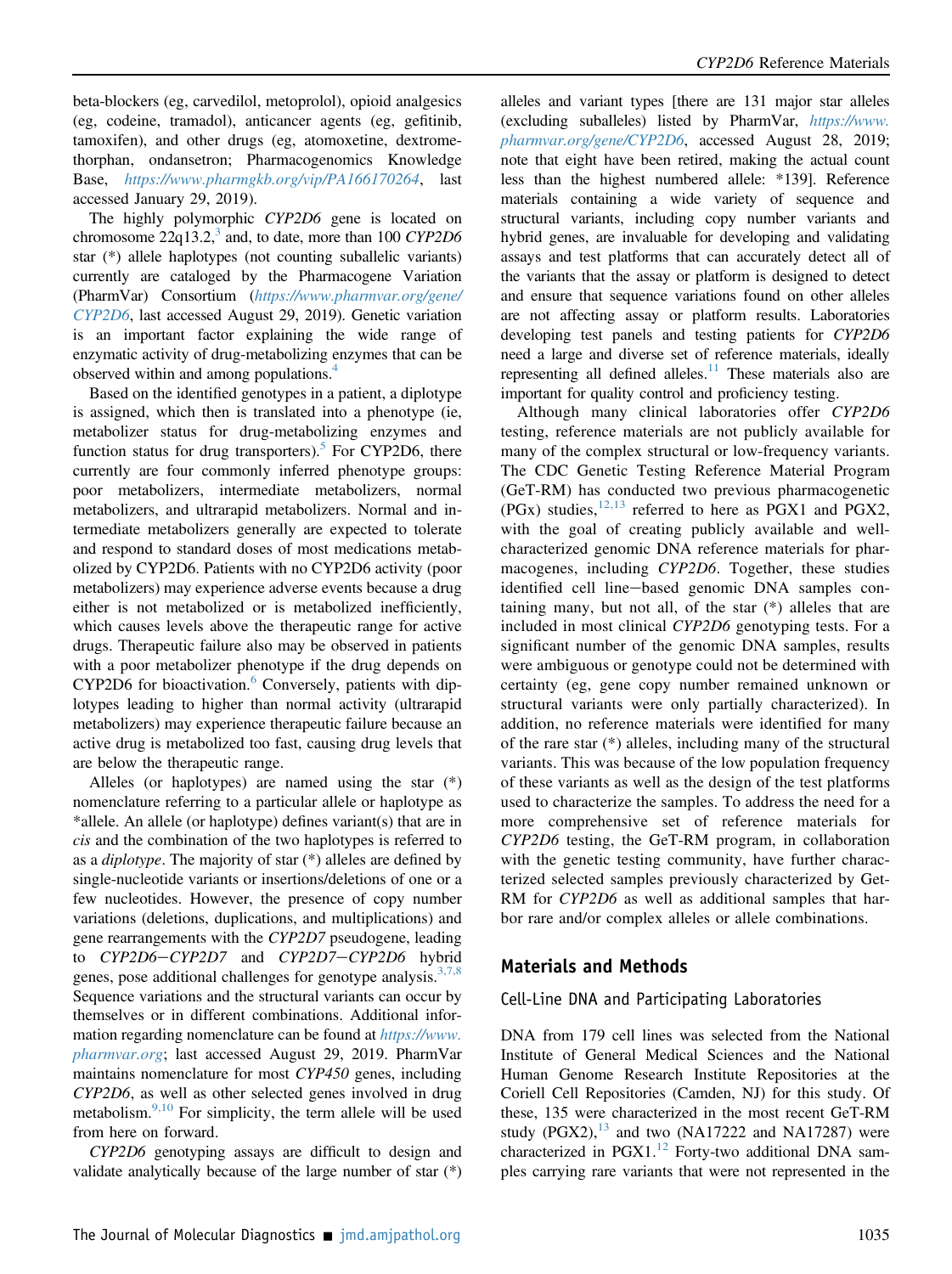<span id="page-2-0"></span>Regions targeted by the different methods or laboratories



Example 1 Regions producing CYP2D6-derived signals for samples with a CYP2D6\*2x2/\*4 genotype (eg, NA23296)



Example 2 Regions producing CYP2D6-derived signals for samples with a CYP2D6\*1/\*36+\*10 genotype (eg. NA18563)







No signal

Figure 1 Analysis of CYP2D6 copy number and structural variation. The figure provides an overview of the regions targeted for quantitative copy number determination by method and laboratory. The top panel shows the target regions of the TaqMan copy number assays used in the study. The Medical College of Wisconsin/RPRD Diagnostics (MCW) test site interrogated three gene regions whereas ARUP Laboratories (ARUP) tested for two gene regions. TaqMan assays were also used for droplet digital PCR (ddPCR) whereas a quantitative multiplex PCR method (MPA) developed at Children's Mercy Kansas City targets four regions. The PharmacoScan and VeriDose platforms target three and six regions, respectively. CYP2D6 exons are represented by numbered boxes and the 5' untranslated region (5'UTR) and introns 2, 4, 5, and 6 also are shown. Example 1 shows a diplotype that produces the same copy number calls (three copies) across all targeted regions. Example 2 shows a diplotype containing an allele with a CYP2D7-derived exon 9 conversion; this region does not amplify and therefore produces two-copy number calls, whereas all other regions produce three-copy number calls. Example 3 shows a genotype with a CYP2D6\*5 gene deletion on one chromosome and a tandem harboring a CYP2D7–CYP2D6 hybrid on the other chromosome. As illustrated, the 5'UTR, exon 1, and intron 2 target regions corresponding to CYP2D7 do not amplify and produce one-copy number calls, whereas the intron 5 and 6 and exon 9 regions amplify from the  $CYP2D6$  portion of the hybrid as well as the  $CYP2D6*2$  in the tandem producing two-copy number calls. [Table 1](#page-3-0) summarizes the copy number calls for each example for each of the methods/platforms used.

 $PGX2$  reference material panel<sup>[13](#page-17-8)</sup> were selected based on data supplied by the authors of this article or identified by searching the NCBI 1000 Genomes Project ([https://](https://www.ncbi.nlm.nih.gov/variation/tools/1000genomes) [www.ncbi.nlm.nih.gov/variation/tools/1000genomes](https://www.ncbi.nlm.nih.gov/variation/tools/1000genomes), last accessed August 13, 2018). The five laboratories that participated in this follow-up study, Agena Bioscience, ARUP Laboratories, Children's Mercy Kansas City, Medical College of Wisconsin/RPRD (Right Patient Right Drug)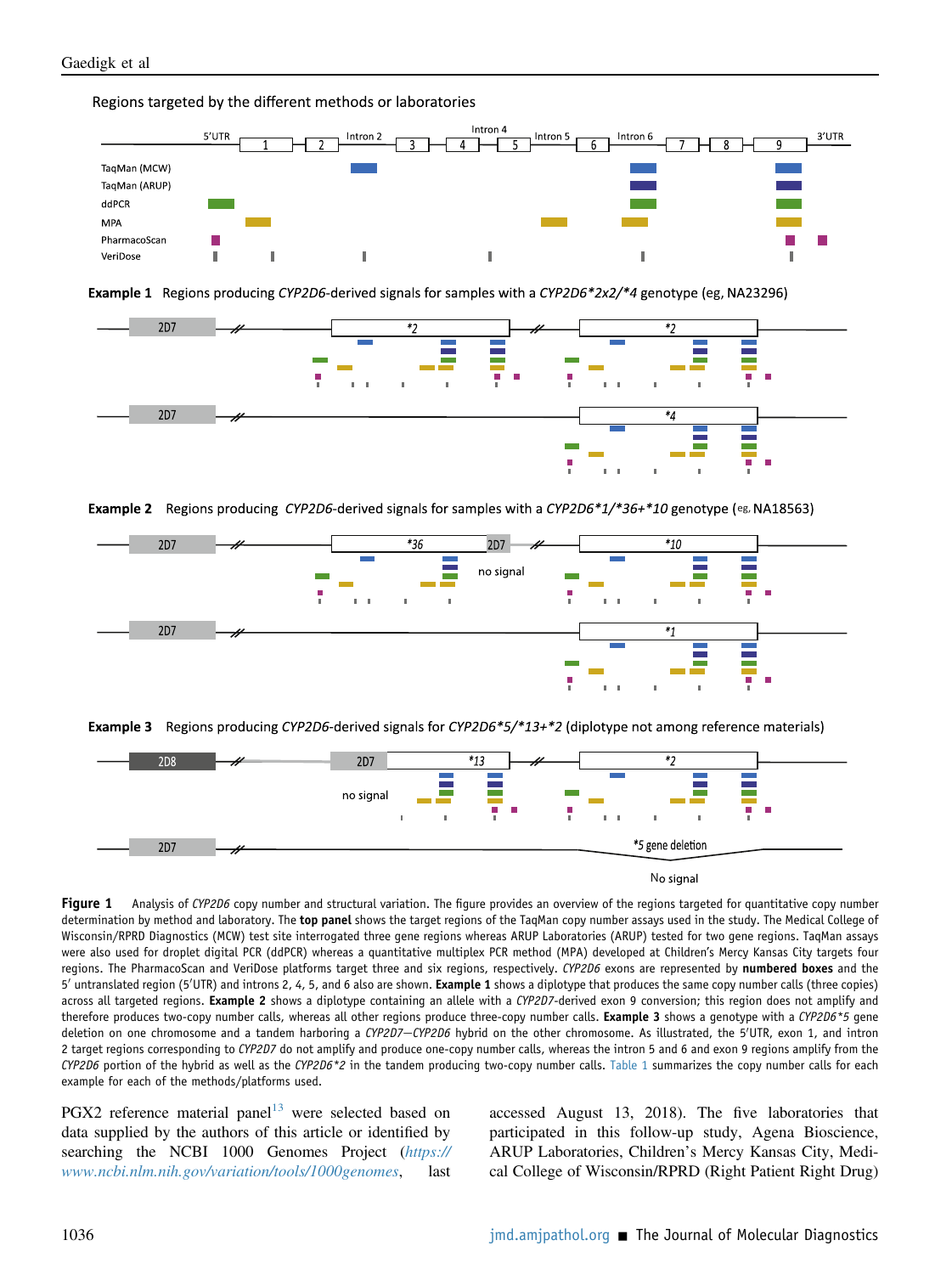| Example 1    | 5'UTR | Exon 1 | Intron 2 | Intron 4 | Intron 5 | Intron 6       | Exon 9         | 3'UTR |
|--------------|-------|--------|----------|----------|----------|----------------|----------------|-------|
| TaqMan       |       |        | 3        |          |          | 3              | 3              |       |
| TaqMan       |       |        |          |          |          |                |                |       |
| ddPCR        |       |        |          |          |          |                |                |       |
| MPA          |       | 3      |          |          | 3        |                |                |       |
| PharmacoScan | 3     |        |          |          |          |                |                |       |
| VeriDose     | 3     | 3      | 3        | 3        |          | 3              |                |       |
| Example 2    | 5'UTR | Exon 1 | Intron 2 | Intron 4 | Intron 5 | Intron 6       | Exon 9         | 3'UTR |
| TaqMan       |       |        | 3        |          |          |                |                |       |
| TaqMan       |       |        |          |          |          |                |                |       |
| ddPCR        |       |        |          |          |          |                |                |       |
| MPA          |       | 3      |          |          | 3        |                |                |       |
| PharmacoScan | 3     |        |          |          |          |                |                |       |
| VeriDose     | 3     | 3      | 3        | 3        |          | 3              |                |       |
| Example 3    | 5'UTR | Exon 1 | Intron 2 | Intron 4 | Intron 5 | Intron 6       | Exon 9         | 3'UTR |
| TaqMan       |       |        |          |          |          | $\overline{c}$ | $\mathfrak{p}$ |       |
| TaqMan       |       |        |          |          |          |                |                |       |
| ddPCR        |       |        |          |          |          |                |                |       |
| MPA          |       |        |          |          |          | 2              |                |       |
| PharmacoScan |       |        |          |          |          |                |                |       |
| VeriDose     |       |        |          | 2        |          | 2              |                |       |

<span id="page-3-0"></span>Table 1 Copy Number Variation Calls from Different Platforms for Examples Provided in [Figure 1](#page-2-0)

Different platforms or methods may target different gene regions [5' or 3' untranslated regions (UTR), introns, or exons]. Examples 1, 2, and 3 provide the calls for those shown graphically in [Figure 1.](#page-2-0) Example 1 has three-copy calls across all regions tested. Example 2 has a CYP2D6\*36 gene copy that generates three-copy calls for the 5′UTR through intron 6 regions and two-copy calls for exon 9. Example 3 shows a sample with a CYP2D7—CYP2D6 hybrid that generates one-copy calls for the 5'UTR through intron 2 regions and two-copy calls for the intron 4 through exon 9 regions.

e, indicated genomic region was not amplified by the method used; ddPCR, droplet digital PCR; MPA, multiplex PCR amplification.

Diagnostics, and Icahn School of Medicine at Mount Sinai, used a variety of genotyping and sequencing platforms.

#### DNA Preparation

DNA was prepared from each of the selected cell lines by the Coriell Cell Repositories using Gentra/Qiagen Autopure (Valencia, CA) per the manufacturer's instructions.

### Characterization Protocol

Each of the testing laboratories received one  $10$ - $\mu$ g aliquot of DNA from each of the cell lines that they volunteered to test. Each laboratory tested the samples using their standard methods and/or additional methods needed to resolve inconclusive genotype calls. The test platforms and genotyping assays used in the study, and the alleles detected by each method, are shown in [Supplemental Table S1](#page-17-9) and are described in the following sections. The results were submitted to two researchers (A.G. and V.M.P.), who examined the data for quality and discordances, and determined the consensus genotype. If discordances were noted, the participating laboratories were asked to re-evaluate their data for the sample(s) in question to determine the cause of the inconsistency. Supplementary testing was performed if required.

#### PharmacoScan Array

Following the manufacturer's instructions, genomic DNA first was amplified (DNA amplification and multiplex PCR). The amplified products were pooled, purified, fragmented, labeled, and hybridized to the PharmacoScan Array (Thermo Fisher Scientific, Waltham, MA) per the manufacturer's recommendations. Arrays were stained with a fluorescent antibody and scanned on the GeneTitan Multi-Channel Instrument (Thermo Fisher Scientific). Data were analyzed using the Axiom Analysis Suite 3.1 (Thermo Fisher Scientific). Analysis was performed using either the commercially released allele translation table (version r6; Thermo Fisher Scientific) or a custom translation table that includes additional CYP2D6 star alleles for translation (version  $v.r6+20180103$ ).

The PharmacoScan Array detects nucleotide variants and copy number state  $(0, 1, 2, \geq 3)$  on a subset of genes. For CYP2D6, three gene regions  $(5'$  flanking,  $3'$  flanking, and exon 9) are interrogate by the array [\(Figure 1](#page-2-0) and [Table 1](#page-3-0)).

Copy Number Assay Using TaqMan Real-Time PCR

Samples Analyzed by the Medical College of Wisconsin/RPRD **Diagnostics** 

For a subset of samples analyzed with the PharmacoScan Array (HG00463, HG01190, HG02373, NA18545, and 96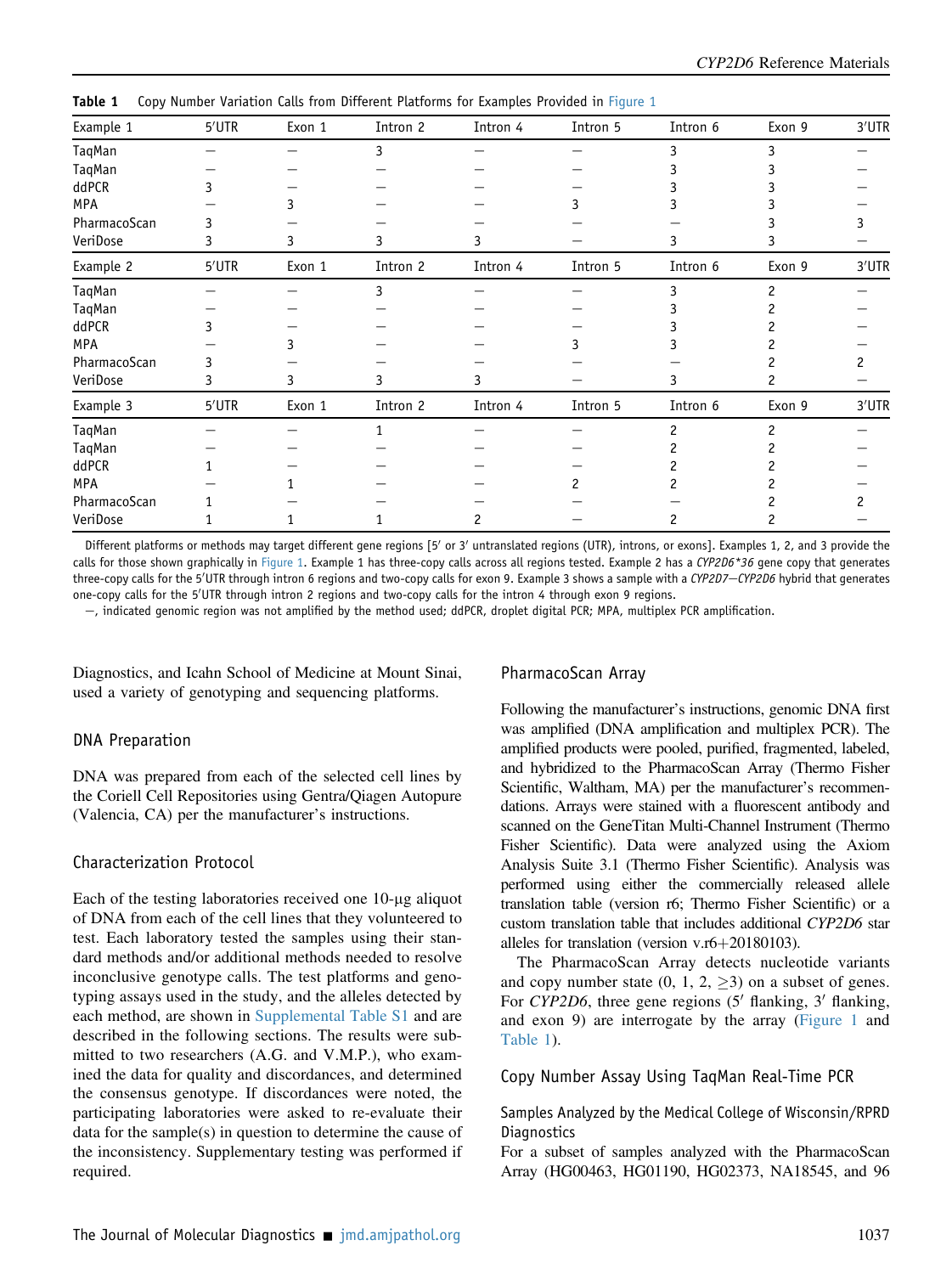<span id="page-4-0"></span>

| Table 2 Summary of Long-Range (XL)-PCR Products Generated for Gene Locus Characterization and/or Sequencing |  |  |
|-------------------------------------------------------------------------------------------------------------|--|--|
|                                                                                                             |  |  |

| Fragment                              |                                                                                                             | CYP2D6 XL-PCR                                 | Product                           |                                                                                                                     |
|---------------------------------------|-------------------------------------------------------------------------------------------------------------|-----------------------------------------------|-----------------------------------|---------------------------------------------------------------------------------------------------------------------|
| ID                                    | Primer sequences                                                                                            | amplicons                                     | size, Kb                          | Samples*                                                                                                            |
| 1 $(A)^\dagger$                       | F: 5'-GTCCCACACCAGGCACCTGTACT-3'                                                                            | Nonduplicated gene                            | 15.6                              | HG00337, NA18632, NA18642                                                                                           |
|                                       | R: 5'-GAATTAGTGGTGGTGGTGTTTTG-3'                                                                            | and gene deletion                             | (nonduplicated)<br>3.5 (deletion) |                                                                                                                     |
| 2 (B) <sup><math>\dagger</math></sup> | F: 5'-TCACCCCCAGCGGACTTATCA-3'<br>R: 5'-CCACAGCCCTCAATAAGTGAA-3'                                            | 5' CYP2D6 gene in<br>duplication              | 12                                | HG00337, NA18642                                                                                                    |
| 3 $(C)^{\dagger}$                     | F: 5'-CCCTGGGAAGGCCCCATGGAAG-3'<br>R: 5'-TAGGTAGCCCTGGCCTATAGCTCC-<br>CTGACGCC-3'                           | 3' CYP2D6 gene in<br>duplication              | 12                                | HG00337, NA18642                                                                                                    |
| 4 (E) <sup><math>\dagger</math></sup> | F: 5'-TCACCCCCAGCGGACTTATCA-3'<br>R: 5'-TACGGTGGGCTCCCTGCGAG-3'                                             | CYP2D6-CYP2D7<br>hybrid gene                  | 6.7                               | HG00337, NA18632, NA18642                                                                                           |
| 5 $(D)^\dagger$                       | F: 5'-TTGCCACATTATCGCCCGTGAAA-3'<br>R: 5'-TAGGTAGCCCTGGCCTATAGCTCC-<br>CTGACGCC-3'                          | Full-length CYP2D6 in<br>any arrangement      | 8.4                               | HG00337, HG04090,<br>HG04206, NA18632,<br>NA18642, NA18973,<br>NA19908, NA20803,<br>NA20875, NA21105                |
| 6 $(A)^{\ddagger}$                    | F: 5'-TCACCCCCAGCGGACTTATCAACC-3'<br>R: 5'-CGACTGAGCCCTGGGAGGTAGGTAG-3'                                     | Full-length CYP2D6 in<br>any arrangement      | 6.7                               | HG00373, HG03225,<br>HG03246, HG03259,<br>HG03780, NA17128,<br>NA18632, NA19777                                     |
|                                       | 6 $(AS-A)^{\ddagger}$ F: 5'-TGGAGAGAGGCCACCTGAGGTAGTC-3'<br>R: 5'-CGACTGAGCCCTGGGAGGTAGGTAG-3'              | ASXL-PCR of entire<br>CYP2D6 gene (-2609C)    | 7.4                               | NA19180                                                                                                             |
|                                       | 6 (AS-A) <sup>‡</sup> F: 5'-CGTCAAGCTTTCCGACATACACG-3'<br>R: 5'-CGACTGAGCCCTGGGAGGTAGGTAG-3'                | ASXL-PCR of entire<br>CYP2D6 gene (-2532G)    | 7.3                               | NA23878                                                                                                             |
|                                       | 6 (AS-A) <sup>‡</sup> F: 5'-CCTCCCAAATCTGATGAAAAATAT-<br>TAATCC-3'<br>R: 5'-CGACTGAGCCCTGGGAGGTAGGTAG-3'    | ASXL-PCR of entire<br>CYP2D6 gene (-2421C)    | 7.2                               | NA19917                                                                                                             |
|                                       | 6 (AS-A) <sup>§</sup> F: 5'-GAGGCAACCTGCTCGGG-3'<br>R: 5'-CGACTGAGCCCTGGGAGGTAGGTAG-3'                      | ASXL-PCR of entire<br>CYP2D6 gene (-2178G)    | 6.8                               | NA07439, NA12154, NA17137,<br>NA18642, NA19174                                                                      |
|                                       | 6 (AS-A) <sup>§</sup> F: 5'-CTGTCCTCAGTGGATGATCCCG-3'<br>R: 5'-CGACTGAGCCCTGGGAGGTAGGTAG-3'                 | ASXL-PCR of entire<br>CYP2D6 gene (-1770G)    | 6.5                               | NA23877                                                                                                             |
|                                       | 6 $(AS-A)^{\ddagger}$ F: 5'-CCTGGACAACTTGGAAGAACCG-3'<br>R: 5'-CGACTGAGCCCTGGGAGGTAGGTAG-3'                 | ASXL-PCR of entire<br>CYP2D6 gene (-1584G)    | 6.4                               | HG00337, HG00436, HG00589,<br>HG01086, HG01094, HG02373,<br>HG03781, NA17448, NA18552,<br>NA18973, NA20289, NA21105 |
|                                       | 6 $(AS-A)^{\ddagger}$ F: 5'-CCTGGACAACTTGGAAGAACCC-3'<br>R: 5'-CGACTGAGCCCTGGGAGGTAGGTAG-3'                 | ASXL-PCR of entire<br>CYP2D6 gene (-1584C)    | 6.4                               | HG00337, HG01806, HG03619,<br>HG03781, NA20289                                                                      |
|                                       | 6 (AS-A) <sup>§</sup> F: 5'-CATGGTGAAACCCTATCTCTACTGAA-<br>$AATAC-3'$<br>R: 5'-CGACTGAGCCCTGGGAGGTAGGTAG-3' | ASXL-PCR of entire<br>CYP2D6 gene (-1426C)    | 6.2                               | NA17185                                                                                                             |
|                                       | 6 $(AS-A)^{\ddagger}$ F: 5'-TGTGTGTGAGAGAGAATGTGTGCC-3'<br>R: 5'-CGACTGAGCCCTGGGAGGTAGGTAG-3'               | ASXL-PCR of entire<br>CYP2D6 gene (-740C)     | 5.5                               | NA19239, NA23877                                                                                                    |
|                                       | 6 (AS-A) <sup>§</sup> F: 5'-TCACCCCCAGCGGACTTATCAACC-3'<br>R: 5'-CCCGAAACCCAGGATCTGGG-3'                    | ASXL-PCR of entire<br>CYP2D6 gene (1023C)     | 2.9                               | NA19239                                                                                                             |
|                                       | 6 (AS-A) <sup>§</sup> F: 5'-TCACCCCCAGCGGACTTATCAACC-3'<br>R: 5'-GACATCTGCTCAGCCTCAACG-3'                   | ASXL-PCR of entire<br>CYP2D6 gene (4401C)     | 6.3                               | NA17185                                                                                                             |
|                                       | 6 (AS-A) <sup>§</sup> F: 5'-TCACCCCCAGCGGACTTATCAACC-3'<br>R: 5'-CTGGGAGGTAGGTAGCCCTGACC-3'                 | ASXL-PCR of entire<br>CYP2D6 gene (4723G)     | 6.6                               | NA17176, NA19908                                                                                                    |
| 7 $(D)^{T}$                           | F: 5'-CCAGAAGGCTTTGCAGGCTTCAG-3'<br>R: 5'-CGGCAGTGGTCAGCTAATGAC-3'                                          | CYP2D6-CYP2D7<br>hybrid gene                  | 8.6 or 10.2                       | NA18632, NA18642                                                                                                    |
| $8 (B)^{1}$                           | F: 5'-CCATGGAAGCCCAGGACTGAGC-3'<br>R: 5'-CGGCAGTGGTCAGCTAATGAC-3'                                           | 5' CYP2D6 intergenic<br>region in duplication | 3.5                               | N/A                                                                                                                 |
| 9¶                                    | F: 5'-TCACCCCCAGCGGACTTATCAACC-3'<br>R: 5'-CACCAGAAAGCTGACGACACGAGA-3'                                      | CYP2D6-CYP2D7 hybrid<br>genes including *36   | 6.1                               | NA17287, NA18632                                                                                                    |
| 10 $(H)^{\P}$                         | F: 5'-TCCGACCAGGCCTTTCTACCAC<br>R: 5'-CGACTGAGCCCTGGGAGGTAGGTAG-3'                                          | CYP2D7-CYP2D6 hybrid<br>genes                 | 5                                 | NA19785, NA19790                                                                                                    |

(table continues)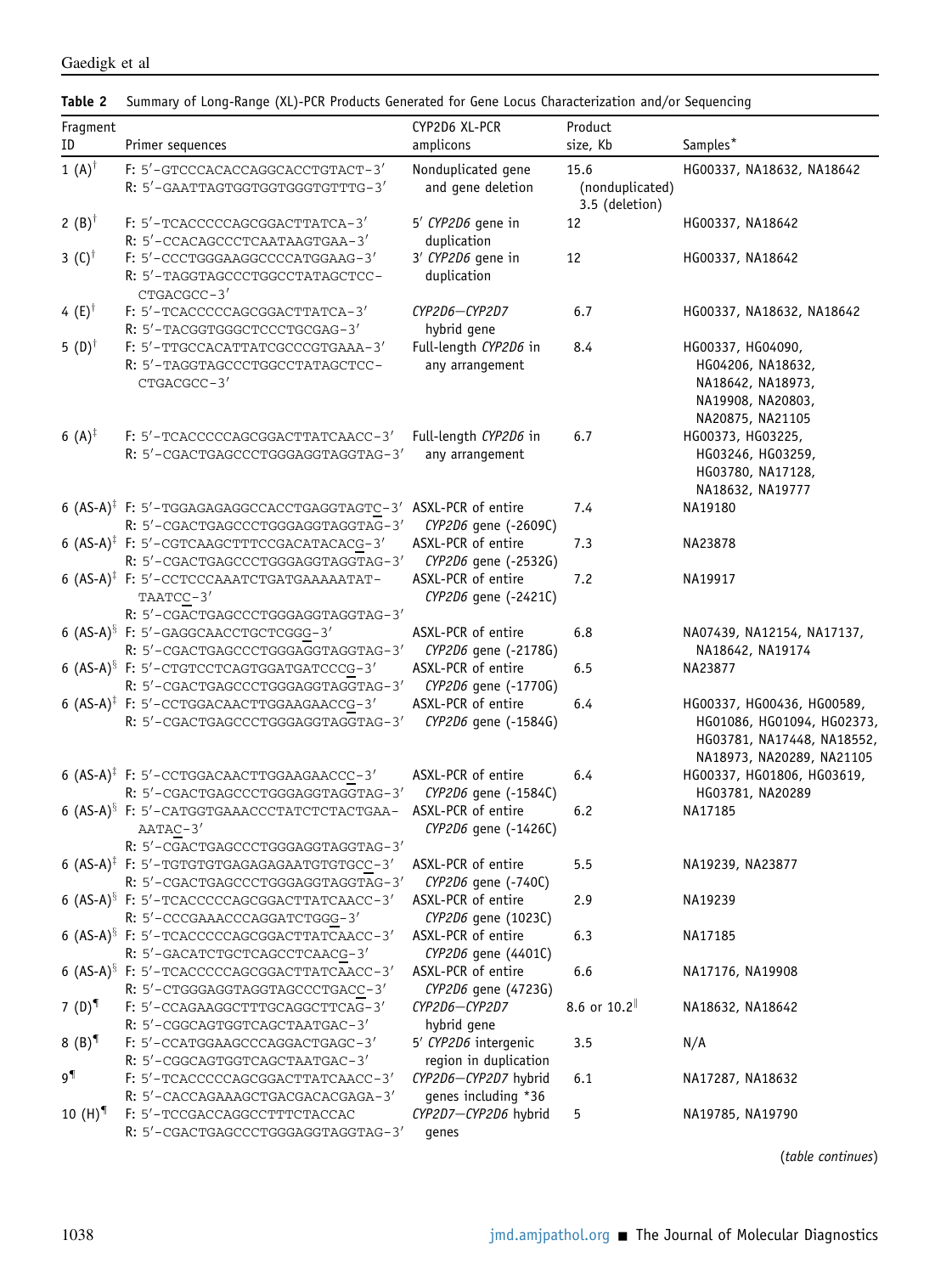Table 2 (continued)

| Fragment<br>ID | Primer sequences                                                                                                                                                                                          | CYP2D6 XL-PCR<br>amplicons             | Product<br>size, Kb             | Samples*                  |
|----------------|-----------------------------------------------------------------------------------------------------------------------------------------------------------------------------------------------------------|----------------------------------------|---------------------------------|---------------------------|
| $N/A**$        | F: 5'-CCAGAAGGCTTTGCAGGCTTCAG-3'-<br>$(1st$ PCR $)$<br>F: 5'-GAACCTCTGGAGCAGCCCATACCC-3'-<br>(nested)<br>R: 5'-CGGCAGTGGTCAGCTAATGAC-3'-<br>(first PCR)<br>R: 5'-ACTGAGCCCTGGGAGGTAGGTAG-3' -<br>(nested) | CYP2D6 genes in<br>downstream position | 8.1 (first PCR)<br>5.0 (nested) | HG00373, NA17222, NA17287 |

Fragment IDs match those used in [Figure 2](#page-12-0) to visualize which region(s) each amplicon represents. Forward and reverse primer sequences are as listed (5' to 3'). A brief description of the region amplified, purpose of the amplification, and fragment lengths also are provided. Samples used to generate respective XL-PCR products are listed in the right-hand column. The position of the single-nucleotide polymorphism that discriminates among alleles is shown in parentheses. The allele-specific nucleotides in primers are underlined.

\*Samples listed only when sequenced; some XL-PCRs were also run on other samples to determine which allele is duplicated or to confirm structural variation. <sup>†</sup>PCR as described.<sup>25</sup>

 $*$ XL-PCR performed with primers as described.<sup>[18](#page-18-1)</sup>

 ${}^{8}$ XL-PCR performed as described $1^8$  with newly designed primer.<br>"XL-PCR performed as described. $1^{4-16}$  $1^{4-16}$  $1^{4-16}$ 

 $^\parallel$ This fragment is 8.6 Kb when the duplicated gene has a *CYP2D6* (REP6) downstream region and 10.2 Kb if the duplicated gene has a *CYP2D7* (REP7) downstream region (see [Figure 2\)](#page-12-0).

\*\*XL-PCR performed as described.<sup>[22](#page-18-2)</sup>

AS, allele-specific; ASXL-PCR, allele-specific long-range PCR; F, forward; N/A, not applicable; R, reverse.

Tier 1 samples from the PGX2 study<sup>[13](#page-17-8)</sup>), TaqMan copy number assays were run as per the manufacturer's instructions on a CFX384 Touch Real-Time PCR Detection System (Bio-Rad Laboratories, Hercules, CA) to interrogate copy number state in intron 2, intron 6, and exon 9 (assay IDs: Hs04083572\_cn, Hs04502391\_cn, and Hs00010001\_cn; Thermo Fisher Scientific) ([Figure 1](#page-2-0) and [Table 1\)](#page-3-0). The copy number data were analyzed using CopyCaller software version 2.0 (Thermo Fisher Scientific). Seven two-copy control samples were run on each plate; the sample that showed the median  $\Delta C_T$  within the two-copy samples was selected as the calibrator. In addition, a one-copy and a three-copy sample were included on each plate. The manual  $C_T$  was 0.2 and the baseline was set on automatic. A confidence level of 95% and z-score value of less than 1.75 was applied to call the copy number.

#### Samples Analyzed by ARUP Laboratories

Two TaqMan real-time PCR assays targeting intron 6 and exon 9 were performed (assay IDs: Hs04502391\_cn and Hs00010001\_cn) ([Figure 1](#page-2-0) and [Table 1](#page-3-0)). All assays were performed on a QuantStudio 12K Flex Real-Time PCR System (Thermo Fisher Scientific) using 96-well plates, in four replicates along with RNase P (assay ID 4403326; Thermo Fisher Scientific) as a reference gene, according to the manufacturer's protocol. A two-gene copy calibrator, a sample with one gene copy, and a sample with three gene copies were included with each run. Relative quantification of the CYP2D6 copy number was performed using Copy-Caller (Thermo Fisher Scientific). If the calculated copy number value for a given probe was  $N \pm 0.4$  gene copies (where N is a whole number), it was predicted to be that whole number; however, if it was greater than  $\pm 0.4$  gene copies the assay was repeated. A confidence level of 95% and z-score value of less than 1.75 was applied to call the copy number.

### iPLEX CYP2D6 v1.1 and VeriDose CYP2D6 Copy Number Variation Panel

By using the CYP2D6 panel, specific DNA fragments were amplified from genomic DNA in three PCR reactions and 35 of the most clinically relevant variants subsequently were interrogated using iPLEX PRO (Agena Bioscience, San Diego, CA) single-base extension biochemistry. Genotypes were detected using a MassARRAY Analyzer 4 system and haplotypes were assigned using an ADME CYP2D6 Reporter plugin for the Typer Analyzer software version 4.1.183 (Agena Bioscience). A set of 13 additional variant genotyping assays was designed and run using the same single-base extension protocol to distinguish rare haplotypes. These were interpreted manually in addition to the standard analysis.

By using the VeriDose (Agena Bioscience) CYP2D6 copy number variation (CNV) panel for copy number determination, 11 assays in six target regions within the  $CYP2D6$  gene (5' untranslated region, exon 1, intron 2, intron 4, intron 6, and exon 9) ([Figure 1](#page-2-0) and [Table 1\)](#page-3-0) were amplified from genomic DNA in one PCR reaction together with a control region in either CYP2D7 or CYP2D8. The 11 assays interrogating single-base differences subsequently were amplified using single-base extension. Data for these assays were analyzed using a MassARRAY Analyzer 4 system and the gene copy number was calculated using a CYP2D6 PGx Reporter plugin for the Typer Analyzer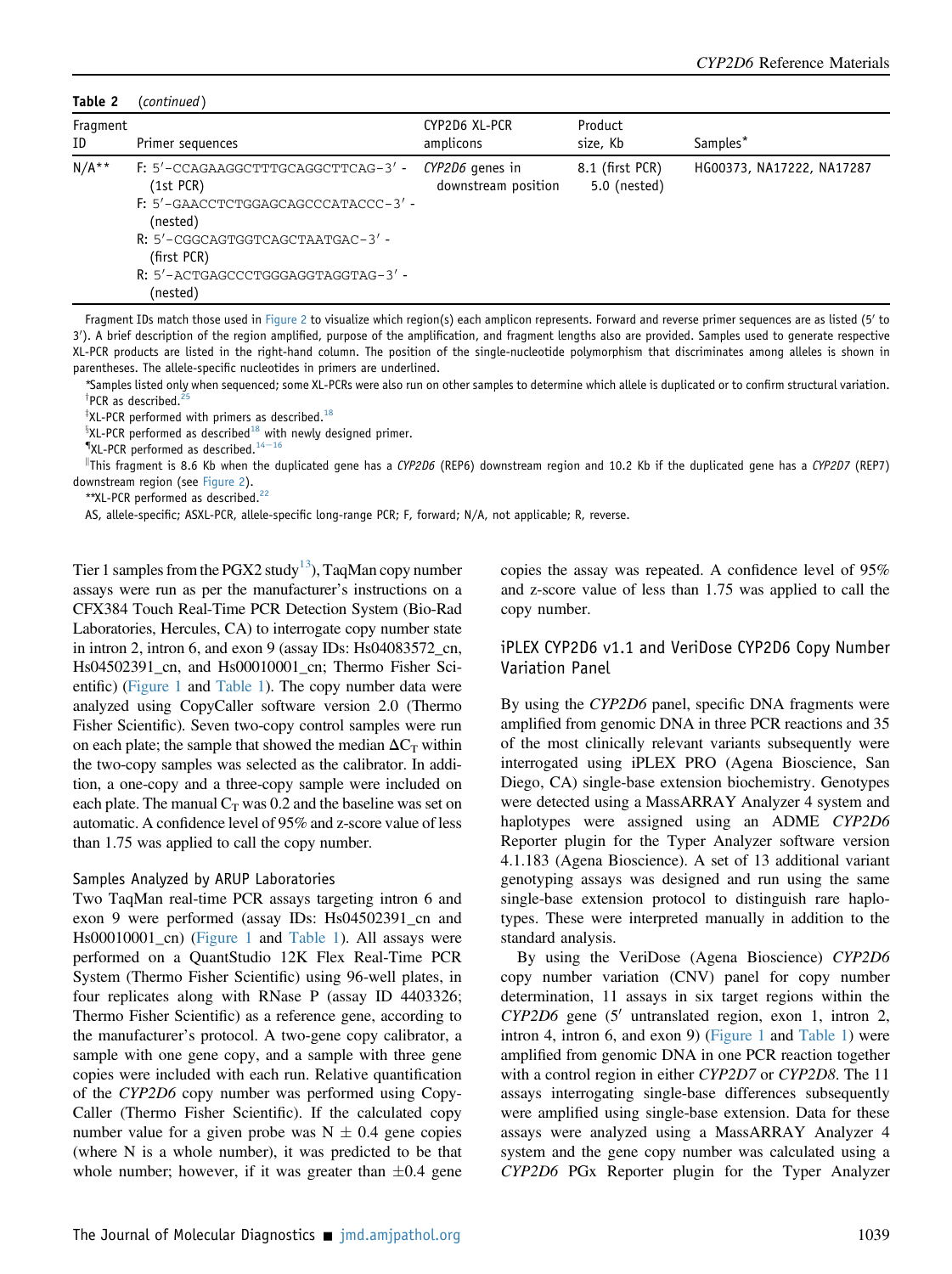software (Agena Bioscience). The CNV software (PGx Reporter software version 3.51; Agena Bioscience) calculates the copy number for the CYP2D6 gene as well as indicates the presence of  $CYP2D6*13$  ( $CYP2D7-CYP2D6$ hybrid genes), CYP2D6\*68 (CYP2D6-CYP2D7 hybrid genes), or genes carrying a CYP2D7-derived exon 9 conversion including \*36 and \*4N. An aggregate CYP2D6 copy number is reported in the main output, but individual calls per assay are reported in a separate CNV output file.

### TaqMan-Based Genotyping

Of the samples tested with the TaqMan-based genotyping assays (Thermo Fisher Scientific) at Children's Mercy Kansas City, 72 were run on the OpenArray platform (Thermo Fisher Scientific) using a custom-designed array panel. OpenArrays were performed as prescribed by the manufacturer. The remaining samples were genotyped using single-tube TaqMan genotyping assays in a 96-well reaction format. OpenArray no-calls or uncertain calls were repeated using the single-tube assay as follows. Each  $8-\mu L$  reaction contained 0.8 µL DNA (15 ng/µL) and  $1 \times$  Probe Force qPCR Master Mix (KAPA Biosystems, Wilmington, MA). The initial denaturation was  $95^{\circ}$ C as recommended for the KAPA mastermix, and cycling parameters were as recommended by the provided TaqMan assay protocols. All assays and OpenArrays were run on QuantStudio 12K Flex Real-Time PCR System version 1.2.2 (Thermo Fisher Scientific). Data were analyzed with the TaqMan Genotyper software version 1.4.0 (Thermo Fisher Scientific); each call was inspected manually.

### Characterization of Structural Variants with XL-PCR

Children's Mercy Kansas City also tested the samples using long-range (XL) PCR as previously described.<sup>[14](#page-17-10)-[16](#page-17-10)</sup> Briefly, a series of XL-PCR fragments was amplified to show or validate the presence of a CNV event or the presence of hybrid gene copies [\(Table 2\)](#page-4-0). For example, the presence of a  $CYP2D6*2\times2$  duplication on one of the chromosomes generates fragment B and an approximately 8-Kb long fragment D, whereas the presence of a  $CYP2D6*36+*10$ tandem generates an approximately 10-Kb long fragment D (the longer size is because of a CYP2D7-derived region downstream of \*36), but not fragment B. An approximately 10-Kb long fragment D also is generated from  $CYP2D6*68+*4$  (\*68 is a  $CYP2D6-CYP2D7$  hybrid gene), and CYP2D7-CYP2D6 hybrid genes amplify an approximately 5-Kb long fragment H. To determine which CYP2D6 alleles are present in a gene duplication (two identical or near-identical gene copies such as  $CYP2D6*1\times2$ , \*2 $\times2$ , or \*4 $\times2$ ), fragment D was genotyped for one or more single-nucleotide polymorphisms (SNPs) to discriminate (eg, a  $CYP2D6*1\times2$  from a  $CYP2D6*4\times2$ ). For example, if fragment D was generated from a duplicated  $CYP2D6*4\times2$  allele, the genotype calls for rs1065852

 $(c.100C>T)$  and  $rs1065852$   $(c.1847G>A)$  (positions according to the CYP2D6 RefSeq NG\_008376.3) appeared homozygous; if the duplication is on the  $CYP2D6*1\times2$ allele, fragment D is negative for these SNPs. The presence of the CYP2D6\*5 gene deletion was detected by XL-PCR, as previously described. $14$ 

### CNV and Structural Variant Detection with Quantitative Multiplex PCR

Quantitative multiplex PCR amplification (MPA) was performed at Children's Mercy Kansas City as previously published, $17$  with the following modification: 2G Fast HotStart DNA Polymerase (KAPA Biosystems) was used with the supplied buffer at either  $1.5 \times$  or  $1 \times$  final concentration. PCR reactions were performed using an Eppendorf MasterCycler ep Gradient S or an Eppendorf MasterCycler Pro Gradient S instrument (Eppendorf, Hamburg, Germany). Four regions were targeted (exon 1, intron 5, intron 6, and exon 9) to determine the number of copies for each region ([Table 1](#page-3-0) and [Figure 1\)](#page-2-0). Each MPA run included samples with 0, 1, 2, 3, and 4 gene copies as positive controls. Calls were within the confidence levels of 95% for each cluster as described previously.<sup>[17](#page-18-3)</sup>

### CNV and Structural Variant Detection with ddPCR

The Children's Mercy Kansas City laboratory interrogated a subset of samples by droplet digital PCR (ddPCR) to confirm selected CNV results. TaqMan copy number assays targeting the  $5'$  promoter (Hs04078252\_cn), intron 6 (Hs04502391\_cn), and exon 9 (Hs00010001\_cn) ([Figure 1](#page-2-0) and [Table 1\)](#page-3-0) were used and signals were normalized against the RPP30 gene (assay ID: dHsaCP1000485; Bio-Rad) or TERT gene (catalog number 4403316; Thermo Fisher Scientific). Analysis was performed on the QX200 Droplet Digital PCR System (Bio-Rad). Genomic DNA (250 ng) was digested with 1.2 U EcoRI-HF (New England BioLabs, Ipswich, MA) restriction enzyme in a  $20$ - $\mu$ L reaction at  $37^{\circ}$ C. After a 1.5-hour incubation, the enzyme was inactivated at  $65^{\circ}$ C for 20 minutes. Subsequently, ddPCR Supermix for Probes (Bio-Rad), CYP2D6 TaqMan assay, and RPP30 reference TaqMan assay (all at  $1 \times$  final concentrations) were combined with 50 ng of EcoRI-digested genomic DNA in a  $22 \mu L$  total volume. Droplets were generated with the Auto Droplet Generator and cycled in a C1000 Touch Thermocycler as follows: 10 minutes at  $95^{\circ}$ C for 1 cycle, 40 cycles of 30 seconds at  $94^{\circ}$ C and 1 minute at  $60^{\circ}$ C, and a final cycle of 98 $^{\circ}$ C for 10 minutes. Droplets were analyzed with the QX200 Droplet Reader instrument and data analysis was performed with the Quantasoft software version 1.0 (both from Bio-Rad). Each ddPCR run included samples with two and four gene copies as positive controls. Calls did not deviate more than 0.15 from the determined copy number (eg, for a copy number of two, calls ranged within 1.85 and 2.15).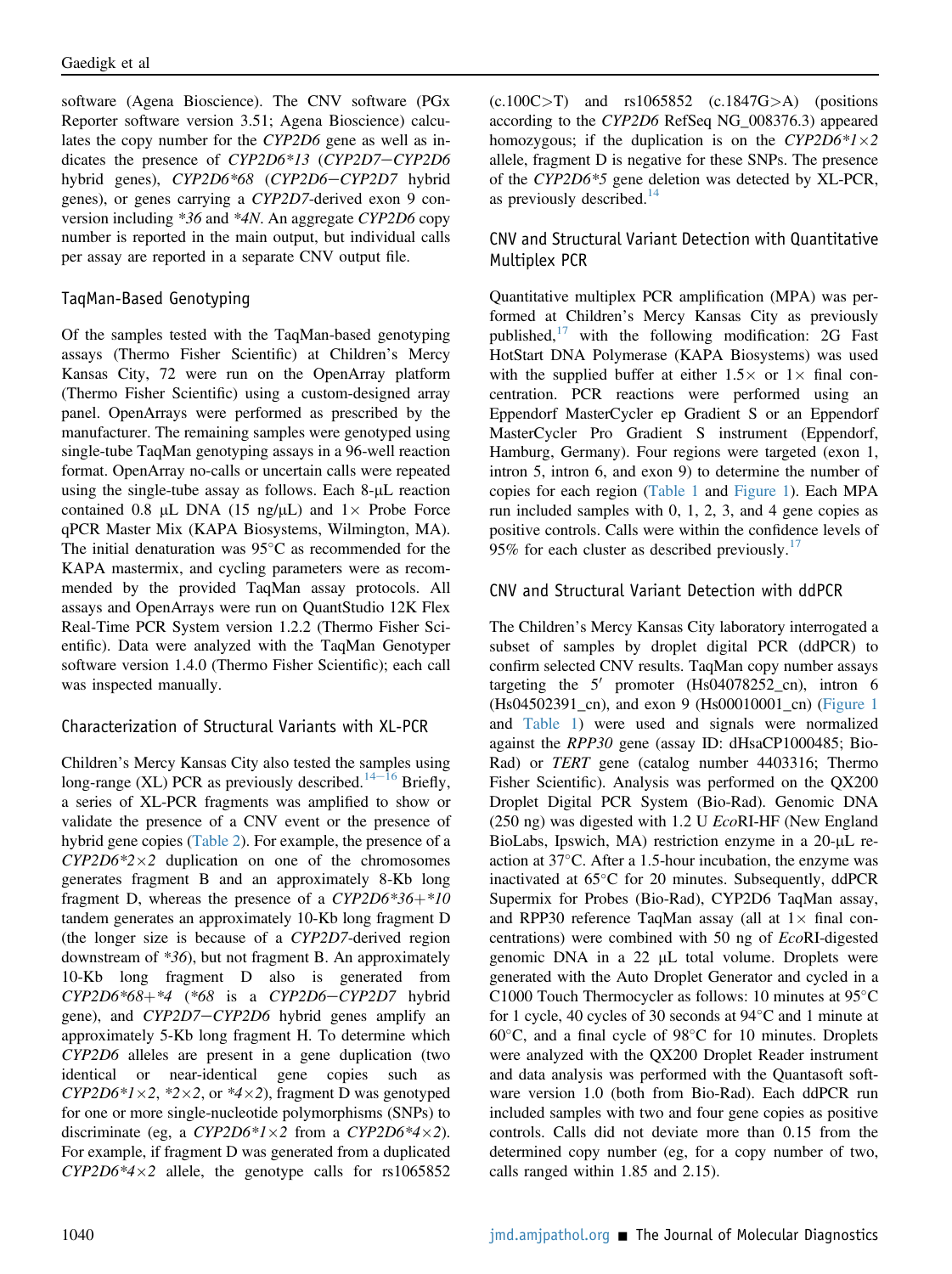<span id="page-7-1"></span>

|  |  | <b>Table 3</b> Samples from Previous GeT-RM Studies for Which |  |  |
|--|--|---------------------------------------------------------------|--|--|
|  |  | Genotypes Have Been Revised ( $n = 47$ )                      |  |  |

|           | Consensus                      | Consensus                    |
|-----------|--------------------------------|------------------------------|
|           | genotype                       | genotype                     |
| Sample ID | previous study                 | this study                   |
| HG00436   | $*1/*2 \times N$               | $*2 \times 2/*71$            |
| HG00589   | $*1/*2$ (*21)                  | $*1/*21$                     |
| HG01190   | $*4/*5$                        | $*68 + *4/*5$                |
| NA07439   | $*4/*41\times N$               | *4×2/*41                     |
| NA10855   | $*1/*4$                        | $*1/(*68) + *4$              |
| NA11832   | $*1/*4$                        | $*1/(*68) + *4$              |
| NA12878   | $*3/*4$                        | $*3/(*68) + *4$              |
| NA15245   | $*4/*4 \times N$               | $*4\times2/*4$               |
| NA17102   | $*1/*17 (*40)$                 | $*1/*40$                     |
| NA17222   | $*1/*2^{\dagger}$              | $*2/*108$                    |
| NA17244   | $*2/*4\times N$                | *2×2/*4×2 (+hybrid)          |
| NA17287   | No consensus <sup>T</sup>      | $*1/*83$                     |
| NA17448   | $*1/*2$                        | $*1/*28$                     |
| NA17454   | * $1/*2×N$                     | *1×2/*2×2                    |
| NA18524   | $*1/*10(*36)$                  | $*1/*36\times2+*10$          |
| NA18526   | $*1/[*10(*36)]$                | $*1/*36\times2+*10$          |
| NA18540   | $*10/*41$                      | $(*36+)10/*41$               |
| NA18544   | $*10/*41$                      | $*10/*41$                    |
| NA18563   | $*1/(*36)$                     | $*1/*36+*10$                 |
| NA18564   | $*2/[*10(*36)]$                | $*2A/*36+*10$                |
| NA18565   | $*10/[*10(*36)]$               | $*10/*36\times2$             |
| NA18572   | $(*36)$ /*41                   | $*36+*10/*41$                |
| NA18617   | $*10/[*10(*36)]$               | $*36+*10/*36+*10$            |
| NA18959   | *2/[*10 (*36)]                 | $*2/*36+*10$                 |
| NA18973   | $*1/*2 (*21)$                  | $*1/*21$                     |
| NA18980   | $*2/[*10(*36)]$                | $*2/*36+*10$                 |
| NA19109   | $*2 \times N/*29$              | $*2 \times 2/*29$            |
| NA19143   | $*2/*10$                       | *2 (*45)/*10                 |
| NA19174   | $(*4/*40)$                     | *4/*40                       |
| NA19207   | $*2/*10 \times N$              | $*2\times2/*10$              |
| NA19226   | $*2/*2 \times N$               | $*2/*2×2$                    |
| NA19785   | * $1/*2×N$                     | $*1/*13+*2$                  |
| NA19819   | $*2/*4\times N$                | $*2/*4\times2$               |
| NA19908   | $*1/*2$                        | $*1/*46$                     |
| NA19917   | $*1/*17$ (*40)                 | $*1/*40$                     |
| NA19920   | $*1/*4 \times N$               | $*1/*4×2$                    |
| NA21781   | $*2/*4\times N$                | $*2\times2/*68+*4$           |
| NA23090   |                                |                              |
| NA23093   | $*1/(*36)$<br>$*1/(*36)$       | $*1/*36+*10$<br>$*1/*36+*10$ |
| NA23246   |                                |                              |
| NA23275   | * $10/*10×N$<br>$*1/*17$ (*40) | $*10\times2/*36+*10$         |
|           | *2/*4×N                        | $*1/*40$<br>$*2 \times 2/*4$ |
| NA23296   |                                |                              |
| NA23297   | * $10/*17×N$                   | $*10\times2/*17$             |
| NA23313   | $*2/*2 \times N$               | $*2\times2/*2$               |
| NA23878   | $?$ /*4                        | $(*4N) + *4/*39$             |
| NA24027   | *2/*6 $\times$ N               | $*2 \times 2/*6$             |
| NA24217   | $*2/*41 \times N$              | *2A/*41×3                    |

Consensus genotypes from previous Genetic Testing Reference Material Program (GeT-RM) studies are as shown.

<sup>†</sup>Consensus genotype from the PGX1 study, all other genotypes are from the PGX2 study. Genotype, copy number variation, and sequencing results for these and all other samples for which the genotype did not change are detailed in [Supplemental Table S2.](#page-17-9) Tentative assignments are shown in parentheses.

?, indicates that one of the alleles could not be determined.

Sanger Sequencing of Allele-Specific XL-PCR Amplicons

XL-PCR fragments comprising the entire gene were generated at Children's Mercy Kansas City using a forward primer that specifically amplified the allele of interest and a universal reverse primer. For samples with the CYP2D6\*5 gene deletion the XL-PCR fragment was generated with a universal forward primer. Resulting fragments were genotyped to confirm that only the allele of interest was amplified. Fragments were purified and subsequently subjected to Sanger sequencing. Allele-specific XL-PCR and Sanger sequencing were performed as previously described.<sup>[18](#page-18-1)</sup> A list of the XL-PCR products generated for each sample is listed in [Table 2](#page-4-0). The alleles in sample HG00373 could not be separated by allele-specific XL-PCR; a heterozygous amplicon thus was generated using the universal forward primer and sequenced. To unequivocally determine each haplotype, the XL-PCR fragment subsequently was subjected to single-molecule real-time sequencing at the Icahn School of Medicine at Mount Sinai as described in [Long-Read, Single-Molecule, Real-Time Sequencing](#page-7-0).

### Next-Generation Sequencing Sequencing of XL-PCR Amplicons

XL-PCR were generated at the Medical College of Wisconsin/RPRD Diagnostics on a subset of 22 samples from the set of samples identified to potentially contain rare variants. Multiple XL-PCR products were generated from samples containing duplications (HG00337), CYP2D6/ CYP2D7 hybrids (NA18632), or duplications and hybrid alleles (NA18642) to amplify both gene copies of a duplication, as well as hybrid genes separately. The XL-PCR products generated are listed in [Table 2.](#page-4-0) Libraries were prepared for sequencing using the Ion Xpress Plus Fragment Library Kit (Thermo Fisher Scientific) per the manufacturer's recommendations. Library template preparation and chip loading was performed on the Ion Chef with Ion Hi-Q Chemistry (Thermo Fisher Scientific) and sequenced on the Ion Proton (Thermo Fisher Scientific) as recommended. Sequencing generated 1.1 to 2.1 million reads per sample (average read length, approximately 155 bp), with an average read depth of approximately 30,000 mapped reads per base. The primary alignment to GRCH37 was performed using Torrent Suite version 5.8.0, and variant calling was performed with the Ion Torrent Variant Caller version 5.8.0.19 (both from Thermo Fisher Scientific). The generated BAM files were reviewed manually with the Integrative Genomics Viewer version 2.4.14 (The Broad Institute, Massachusetts Institute of Technology, Cambridge, MA), <sup>[19](#page-18-4)</sup> aligning to GRCh37. $20,21$ 

#### <span id="page-7-0"></span>Long-Read, Single-Molecule, Real-Time Sequencing

Single-molecule, real-time (SMRT) sequencing of the fulllength CYP2D6 gene was performed at the Icahn School of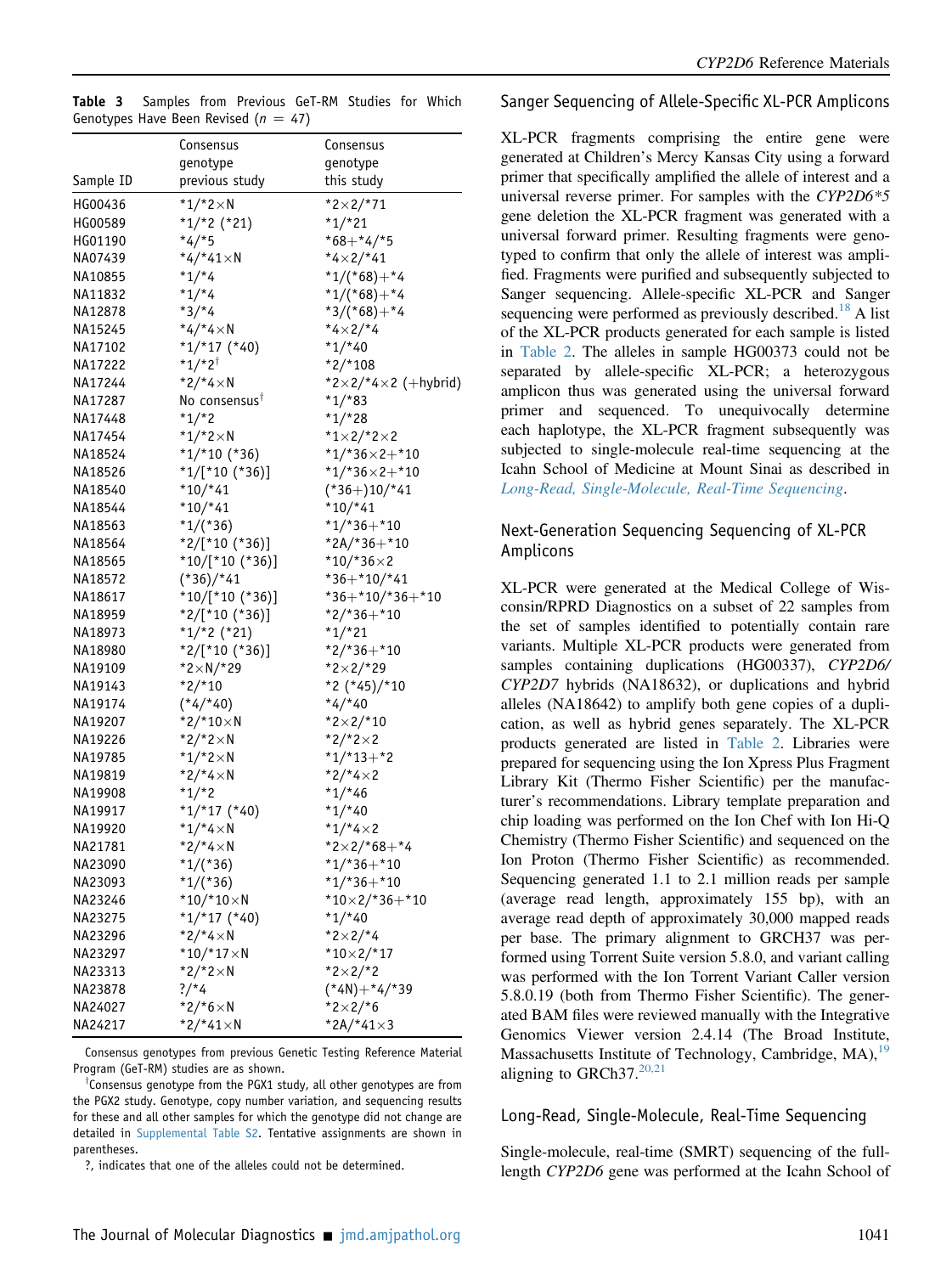<span id="page-8-0"></span>Table 4 Consensus Genotypes of Samples that Were Added to the Get-RM Panel ( $n = 42$ )

| Sample ID | Consensus genotype in this study        |
|-----------|-----------------------------------------|
| HG00111   | $*3/*3$                                 |
| HG00156   | $*5/*5$                                 |
| HG00337   | $*2 \times 2/*22$                       |
| HG00373   | $*2/*2$                                 |
| HG00421   | $*2/*10×2$                              |
| HG00423   | * $10/*10×2$                            |
| HG00463   | $*36+*10/*36+*10$                       |
| HG01086   | $*1/*31$                                |
| HG01094   | $*1/*31$                                |
| HG01108   | $*2/*106$                               |
| HG01680   | $*28/*59$                               |
| HG02373   | $*14/*36+*10$                           |
| HG03225   | $*5/*56$                                |
| HG03246   | $*5/*43$                                |
| HG03259   | $*5/*106$                               |
| HG03619   | $*2/*113$                               |
| HG03643   | $*2/*7$                                 |
| HG03703   | $*1/*99$                                |
| HG03780   | $*1/*112$                               |
| HG03781   | $*2/*99$                                |
| HG03882   | $*1/*112$                               |
| HG04206   | $*2/*113$                               |
| NA06989   | $*9/*9$                                 |
| NA10860   | $*1/*4N+*4$                             |
| NA12154   | $(*68) + *4/*33$                        |
| NA17113   | $*17 \times 2$ /*45                     |
| NA17128   | $*1/*43$                                |
| NA17137   | $*29/*45$                               |
| NA17169   | $*17/*56$                               |
| NA17176   | $*3/*45$                                |
| NA17185   | $*4/*58$                                |
| NA18545   | $*$ 5/*36 $\times$ 2 $+$ *10 $\times$ 2 |
| NA18632   | $*36\times2+*10/*52$                    |
| NA18642   | $*36+*10/*1+*90$                        |
| NA19180   | $*1/*58$                                |
| NA19317   | $*5/*5$                                 |
| NA19777   | $*1/*82$                                |
| NA19790   | $*1/*13+*2$                             |
| NA20289   | $*6/*11$                                |
| NA20803   | $*2/*22$                                |
| NA20875   | $*1/*111$                               |
| NA21105   | $*3/*111$                               |

Consensus genotypes of samples characterized only in the current Genetic Testing Reference Material Program (GeT-RM) study and not in past studies. Genotype, copy number variation, and sequencing results for these samples are detailed in [Supplemental Table S2.](#page-17-9)

Medicine at Mount Sinai on selected samples as previously described.<sup>[22,23](#page-18-2)</sup> In brief, XL-PCR amplified both downstream and upstream (duplicated) copies when present, and these products were used as templates for nested PCR and barcoding before multiplexed SMRT sequencing. All PCR amplicons were purified and pooled before SMRT sequencing on the PacBio RS-II using the P6-C4 Pacific Biosciences (Menlo Park, CA) protocol with a movie collection time of 180 minutes. Circular consensus sequencing was used and FASTQ files were demultiplexed, aligned to chr22:42,522,044-42,527,019 (GRCH37), and subjected to *CYP2D6* variant calling. Identified genotypes were translated to common star (\*) allele nomenclature and haplotype definitions according to PharmVar.<sup>[9](#page-17-5)</sup> XL-PCR products used for sequencing are listed in [Table 2](#page-4-0).

### Allele Designations and Diplotype Reporting

Allele designations are according to those described by the PharmVar Consortium ([www.PharmVar.org](http://www.PharmVar.org); last accessed August 28, 2019). Novel allelic variants were submitted to PharmVar for designation.

For the purpose of this report, suballeles are not specified, with the exception of  $CYP2D6*4N$  (\*4.013), because there are no known functional differences among suballeles. For example, CYP2D6\*2A, discriminated from other \*2 suballeles by the presence of -1584C>G (rs1080985, NC\_0000 22.11:g.42132375G>C) (now designated \*2.001 by Pharm-Var), are shown as CYP2D6\*2. Likewise, although some platforms can discriminate between certain suballeles, for example,  $CYP2D6*45A$  and B (now designated  $*45.001$  and  $*45.002$  by PharmVar) are shown as \*45. The CYP2D6\*4.0013 (formerly \*4N) is excepted because this variant contains the CYP2D6 derived exon 9 conversion preventing the generation of signal in CNV assays targeting this region. Of particular note, the decreased function allele originally named CYP2D6\*14B is now \*14.001 and displayed as \*14 in this report whereas the no function allele CYP2D6\*14A has been renamed \*114.<sup>[24](#page-18-6)</sup> Finally, diplotypes determined by the PharmacoScan and iPLEX platforms are shown per respective algorithm outputs without further (manual) interpretation.

### Results

Five laboratories participated in this follow-up investigation using a variety of methods, including the matrix-assisted laser desorption/ionization-time of flight-based MassAR-RAY Analyzer 4 platform (iPLEX panel; Agena Bioscience), the PharmacoScan Array (Medical College of Wisconsin/RPRD Diagnostics), TaqMan-based genotyping (Children's Mercy Kansas City), a number of CNV methods and assays (Medical College of Wisconsin/RPRD Diagnostics, Children's Mercy Kansas City, ARUP Laboratories, and Agena Bioscience), and Sanger sequencing (Children's Mercy Kansas City), next-generation sequencing (Medical College of Wisconsin/RPRD Diagnostics), and SMRT sequencing (Icahn School of Medicine at Mount Sinai). Quantitative CNV analysis was performed by at least one laboratory for a total of 156 samples. In this project, 137 DNA samples from the previously published Get-RM panels  $(PGX1<sup>12</sup>, PGX2<sup>13</sup>)$  $(PGX1<sup>12</sup>, PGX2<sup>13</sup>)$  $(PGX1<sup>12</sup>, PGX2<sup>13</sup>)$  $(PGX1<sup>12</sup>, PGX2<sup>13</sup>)$  $(PGX1<sup>12</sup>, PGX2<sup>13</sup>)$  were characterized further using two or more platforms; and an additional 42 DNA samples also were characterized and added to the panel to expand the repertoire of reference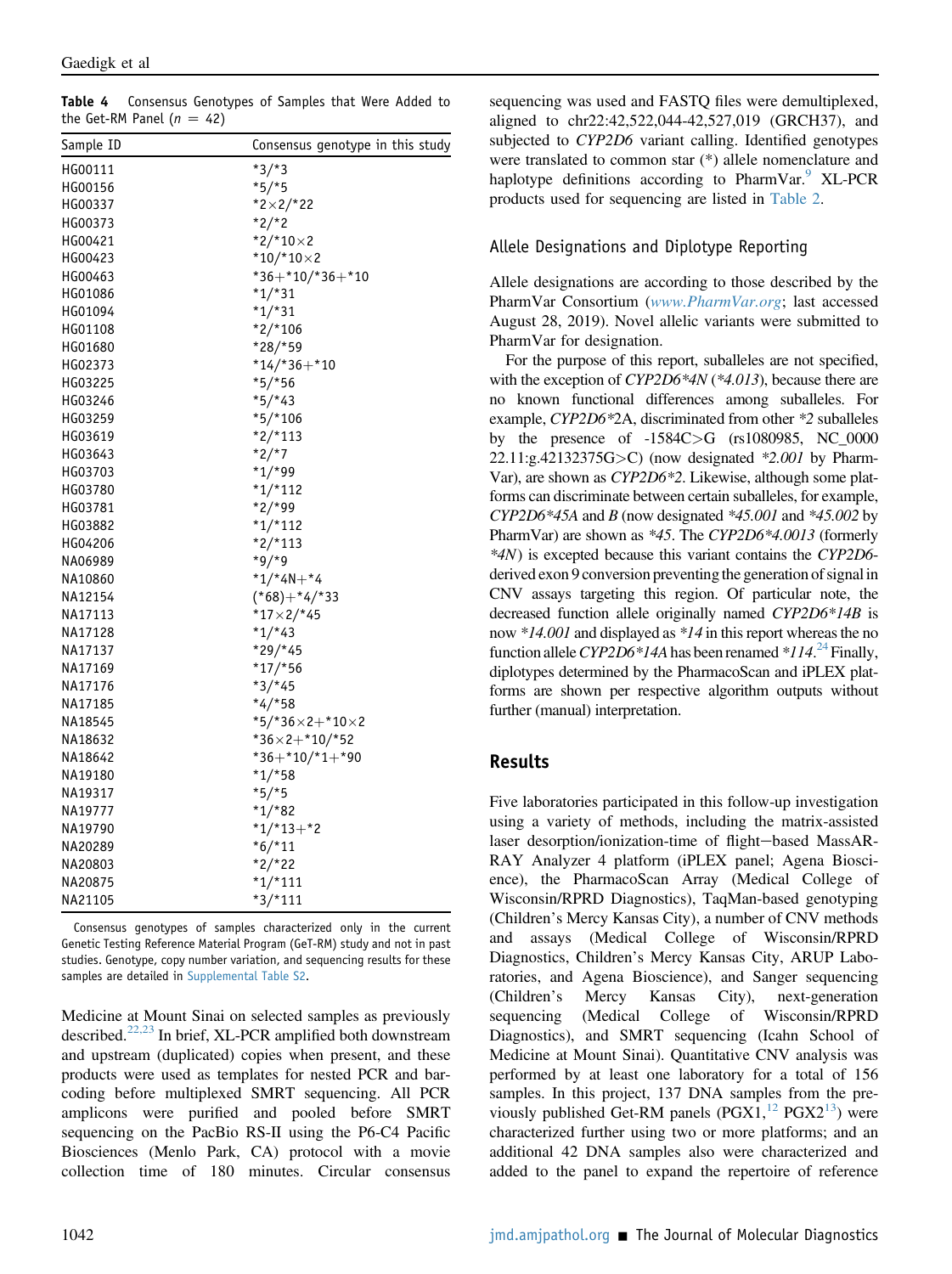## <span id="page-9-0"></span>Table 5 Summary of CYP2D6 Alleles Identified in GeT-RM Studies

|                |                    | C                            |                              |  |  |  |
|----------------|--------------------|------------------------------|------------------------------|--|--|--|
|                |                    | Alleles tested in this study | D                            |  |  |  |
| А              | В                  | (by at least one platform/   | CYP2D6 alleles identified in |  |  |  |
| CYP2D6 alleles | Function           | method)                      | GeT-RM studies               |  |  |  |
|                |                    |                              |                              |  |  |  |
| $*2$           | Normal function    | Yes                          | Yes                          |  |  |  |
| $^{\ast}3$     | No function        | Yes                          | Yes                          |  |  |  |
| $*_{4}$        | No function        | Yes                          | Yes                          |  |  |  |
| *5             | No function        | Yes <sup>t</sup>             | Yes                          |  |  |  |
| $^{\star}6$    | No function        | Yes                          | Yes                          |  |  |  |
| $*7$           | No function        | Yes                          | Yes                          |  |  |  |
| *8             | No function        | Yes                          | No                           |  |  |  |
| *9             | Decreased function | Yes                          | Yes                          |  |  |  |
| *10            | Decreased function | Yes                          | Yes                          |  |  |  |
| *11            | No function        | Yes                          | Yes (new)                    |  |  |  |
| $*12$          | No function        | Yes                          | No                           |  |  |  |
| $*13$          | No function        | Yes <sup>t</sup>             | Yes (new)                    |  |  |  |
| $*14$          | Decreased function | Yes                          | Yes                          |  |  |  |
| $*15$          | No function        | Yes                          | Yes                          |  |  |  |
| $*17$          | Decreased function | Yes                          | Yes                          |  |  |  |
| *18            | No function        | Yes                          | No                           |  |  |  |
| $*19$          | No function        | Yes                          | No                           |  |  |  |
| $*20$          | No function        | Yes                          | No                           |  |  |  |
| $*21$          | No function        | Yes                          | Yes (new)                    |  |  |  |
| *22            | Uncertain function | No                           | Yes $(new)^{\ddagger}$       |  |  |  |
| $*23$          | Uncertain function | Yes                          | No                           |  |  |  |
| $*24$          | Uncertain function | No                           | No                           |  |  |  |
| $*25$          | Uncertain function | Yes                          | No                           |  |  |  |
| $*26$          | Uncertain function | No                           | No                           |  |  |  |
| $*27$          | Normal function    | Yes                          | No                           |  |  |  |
| *28            | Uncertain function | Yes                          | Yes (new)                    |  |  |  |
| $*29$          | Decreased function | Yes                          | Yes                          |  |  |  |
| $*30$          | Uncertain function | Yes                          | No                           |  |  |  |
| $*31$          | No function        | Yes                          | Yes (new)                    |  |  |  |
| *32            | Unknown function   | Yes                          | No                           |  |  |  |
| $*33$          | Normal function    | Yes                          | Yes (new)                    |  |  |  |
| *34            | Normal function    | No                           | No                           |  |  |  |
| $*35$          | Normal function    | Yes                          | Yes                          |  |  |  |
| $*36$          | No function        | Yest                         | Yes                          |  |  |  |
| $*37$          | Uncertain function | Yes                          | No                           |  |  |  |
| $*38$          | No function        | Yes                          | No                           |  |  |  |
| $*39$          | Normal function    | No                           | Yes $(new)^{\ddagger}$       |  |  |  |
| $*40$          | No function        | Yes                          | Yes                          |  |  |  |
| $*41$          | Decreased function | Yes                          | Yes                          |  |  |  |
| $*42$          | No function        | Yes                          | No                           |  |  |  |
| $*43$          | Uncertain function | Yes                          | Yes (new)                    |  |  |  |
| $*44$          | No function        | Yes                          | No                           |  |  |  |
| $*45$          | Normal function    | Yes                          | Yes (new)                    |  |  |  |
| $*46$          | Normal function    | Yes                          | Yes (new)                    |  |  |  |
| $*47$          | No function        | Yes                          | No                           |  |  |  |
| *48            | Normal function    | Yes                          | No                           |  |  |  |
| *49            | Decreased function | Yes                          | No                           |  |  |  |
| $*50$          | Decreased function | Yes                          | No                           |  |  |  |
| $*51$          | No function        | Yes                          | No                           |  |  |  |
| $*52$          | Uncertain function | No                           | Yes $(new)^{\ddagger}$       |  |  |  |
| $*53$          | Normal function    | No                           | No                           |  |  |  |
| $*54$          | Decreased function | Yes                          | No                           |  |  |  |
| $*55$          | Decreased function | Yes                          | No                           |  |  |  |
|                |                    |                              |                              |  |  |  |

(table continues)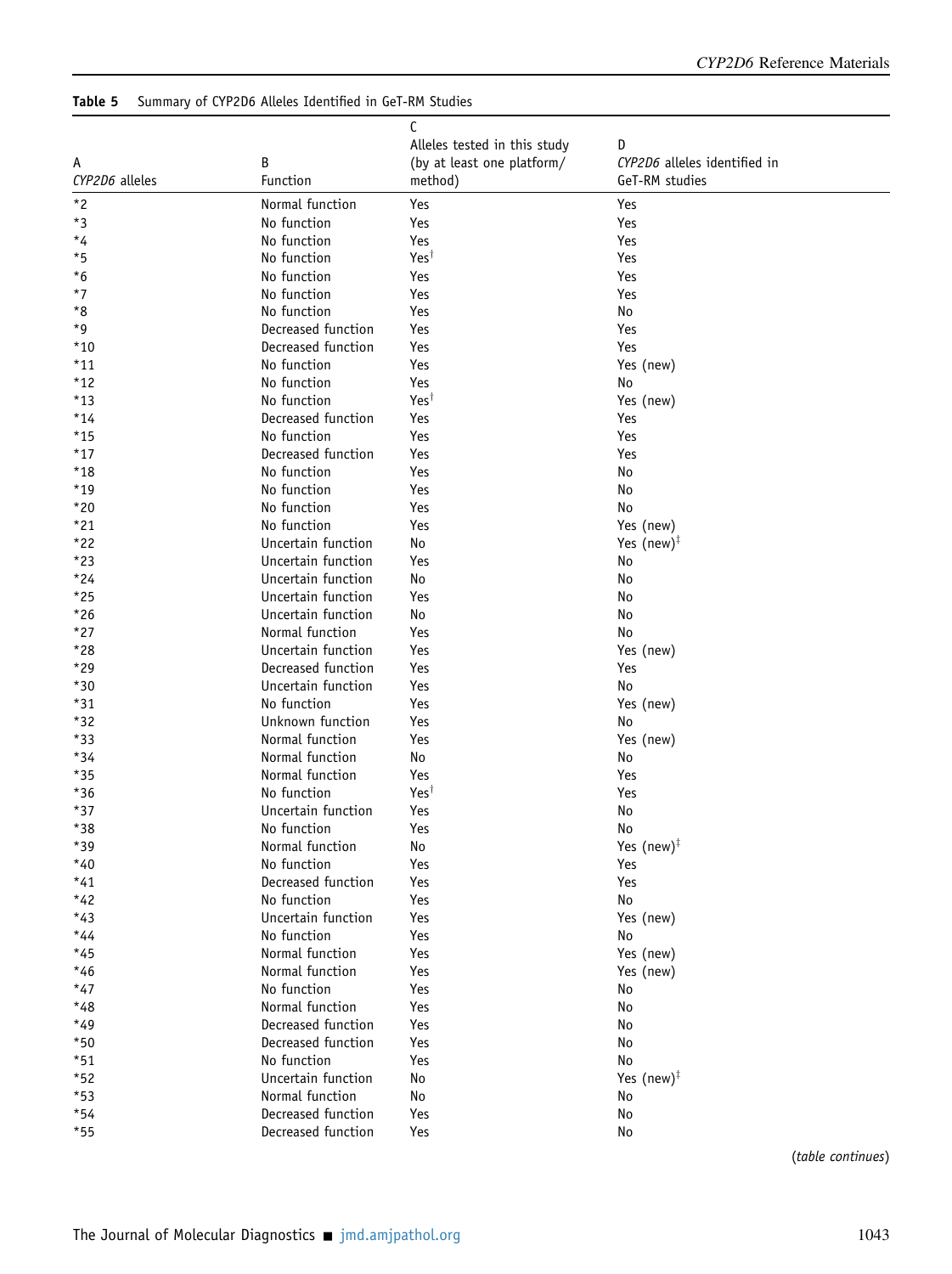### Table 5 (continued)

| А                          | В                  | C<br>Alleles tested in this study<br>(by at least one platform/ | D<br>CYP2D6 alleles identified in |
|----------------------------|--------------------|-----------------------------------------------------------------|-----------------------------------|
| CYP2D6 alleles             | Function           | method)                                                         | GeT-RM studies                    |
| $*56$                      | No function        | Yes                                                             | Yes (new)                         |
| $*57$                      | No function        | Yes                                                             | No                                |
| $*58$                      | Unknown function   | Yes                                                             | Yes (new)                         |
| $*59$                      | Decreased function | Yes                                                             | Yes (new)                         |
| $*60$                      | No function        | Yes                                                             | No                                |
| $*61$                      | Uncertain function | No                                                              | No                                |
| $*62$                      | No function        | Yes                                                             | No                                |
| $*63$                      | Uncertain function | No                                                              | No                                |
| $*64$                      | Uncertain function | No                                                              | No                                |
| $*65$                      | Uncertain function | No                                                              | No                                |
| $*68$                      | No function        | $Yes^{\dagger}$                                                 | Yes (new)                         |
| $*69$                      | No function        | No                                                              | No                                |
| $*70$                      | Uncertain function | Yes                                                             | No                                |
| $*71$                      | Uncertain function | Yes                                                             | Yes (new)                         |
| $*72$                      | Decreased function | Yes                                                             | No                                |
| $*73$                      | Unknown function   | Yes                                                             | No                                |
| $*74$                      | Unknown function   | No                                                              | No                                |
| $*75$                      | Uncertain function | Yes                                                             | No                                |
| $*81$                      | Uncertain function | Yes                                                             | No                                |
| *82                        | Unknown function   | Yes                                                             | Yes (new)                         |
| $*83$                      | Unknown function   | Yest                                                            | Yes (new)                         |
| *84                        | Decreased function | Yes                                                             | No                                |
| $*85$                      | Unknown function   | Yes                                                             | No                                |
| $*86$                      | Unknown function   | No                                                              | No                                |
| $*87$                      | Uncertain function | No                                                              | No                                |
| *88                        | Uncertain function | No                                                              | No                                |
| *89                        | Uncertain function | Yes                                                             | No                                |
| $*90$                      | Uncertain function | No                                                              | Yes (new)                         |
| $*91$                      | Uncertain function | No                                                              | No                                |
| $*92$                      | No function        | No                                                              | No                                |
| $*93$                      | Uncertain function | No                                                              | No                                |
| $*94$                      | Uncertain function | No                                                              | No                                |
| $*94$                      | Uncertain function | No                                                              | No                                |
| $*95$                      | Uncertain function | Yes                                                             | No                                |
| $*96$                      | No function        | No                                                              | No                                |
| $*97$                      | Uncertain function | No                                                              | No                                |
| $*98$                      | Uncertain function | No                                                              | No                                |
| *99                        | No function        | Yes                                                             | Yes (new)                         |
| $*100$                     | No function        | Yes                                                             | No                                |
| $*101$                     | No function        | Yes                                                             | No                                |
| $*102$                     | Unknown function   | Yes                                                             | No                                |
| $*103$                     | Unknown function   | Yes                                                             | No                                |
| *104                       | Unknown function   | No                                                              | No                                |
| $*105$                     | Unknown function   | No                                                              | No                                |
| $*106$                     | Unknown function   | No                                                              | Yes (new)                         |
| $*107$                     | Unknown function   | No                                                              | No                                |
| *108                       | Unknown function   | Yes                                                             | Yes (new)                         |
| $*109$                     | Unknown function   | No                                                              | No                                |
| $*110$                     | Unknown function   | No                                                              | No                                |
| $*111$                     | Unknown function   | No                                                              | Yes (new)                         |
| $*112$                     | Unknown function   | No                                                              | Yes (new)                         |
| $*113$                     | Unknown function   | No                                                              | Yes (new)                         |
| *114 $(*14A)$ <sup>†</sup> | No function        | Yes                                                             | No                                |
|                            |                    |                                                                 | (table continues)                 |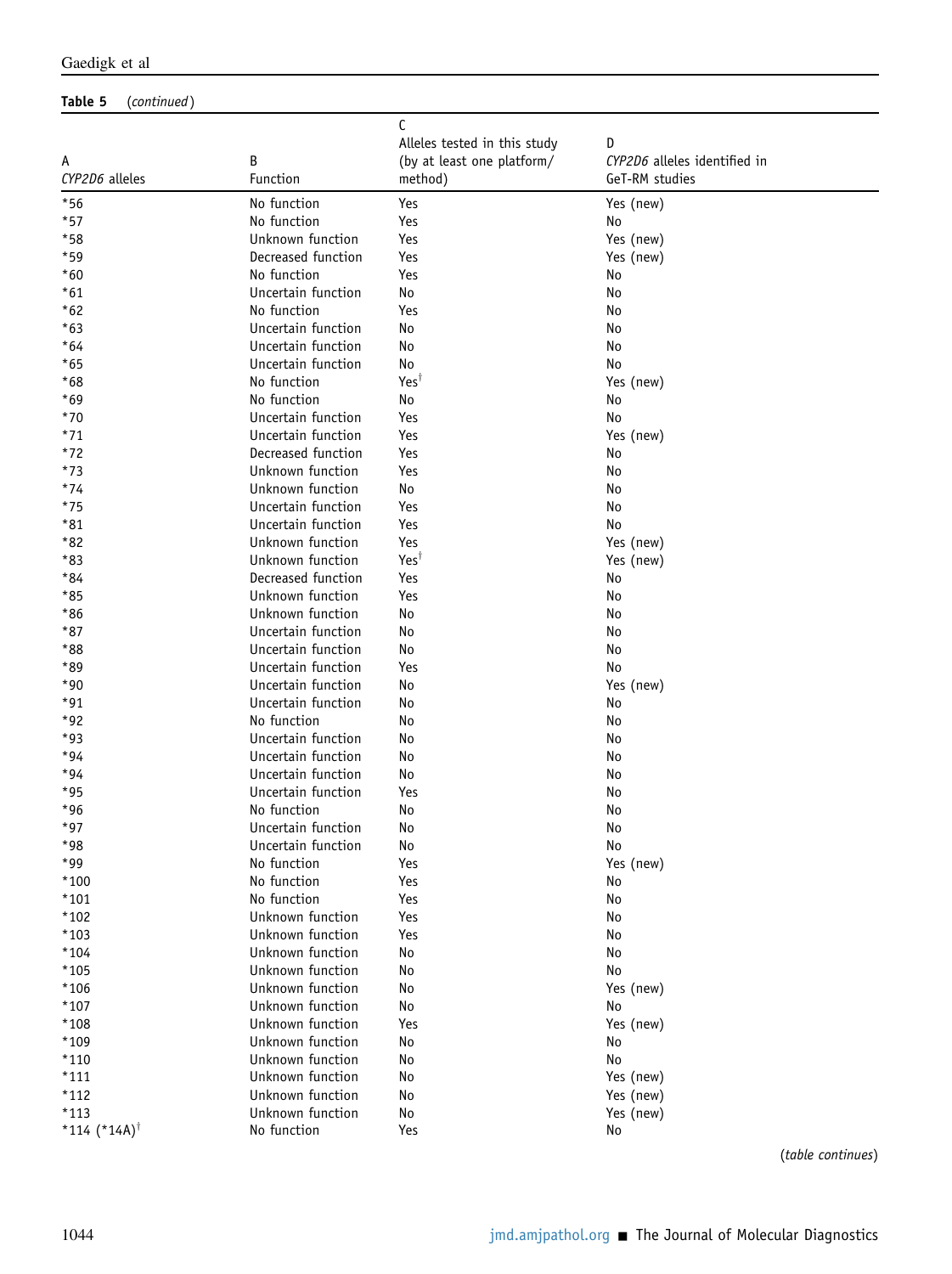#### Table 5 (continued)

| A<br>CYP2D6 alleles                                                                         | <b>Function</b> | Alleles tested in this study<br>(by at least one platform/<br>method) | CYP2D6 alleles identified in<br>GeT-RM studies                                                                                                                                        |
|---------------------------------------------------------------------------------------------|-----------------|-----------------------------------------------------------------------|---------------------------------------------------------------------------------------------------------------------------------------------------------------------------------------|
| Structural variants (gene<br>deletion, duplication,<br>hybrids, and tandem<br>arrangements) |                 |                                                                       | *1×2, *2×2, *4×2, *4N+*4, *5, *10×2,<br>$*13+*2$ , $*17\times2$ , $*36\times2$ , $*36+*1$ ,<br>$*36+*10$ , $*36\times2+*10$ , $*36\times2+*10\times2$ ,<br>*41 $\times$ 3, and *68+*4 |

All defined star alleles as of December 18, 2018, are listed in Column A with the exception of CYP2D6\*115-\*139, which were added by PharmVar after the experimental portion of this study had concluded. Column B lists the function of each allele per the functionality table listed by the Pharmacogenomics Knowledge Base (<https://www.pharmgkb.org/page/cyp2d6RefMaterials>). Column C shows whether an allele has been tested by at least one platform or method ("Yes" indicates tested, "No" indicates not tested).

 $^\intercal$ Gene deletion or structural variant inferred by quantitative CNV assays. Column D indicates whether an allele has been found in any of the GeT-RM studies. "Yes" indicates that an allele was detected in a number of samples in a previous GeT-RM study ( $n = 16$ ), and "Yes (new)" denotes those samples newly detected in this study ( $n = 26$ ). "No" indicates that the allele has not been found in a reference materials sample ( $n = 63$ ).

 $^{\ddagger}$ An allele that has been identified by sequencing (not tested for by any of the platforms).

GeT-RM, Genetic Testing Reference Material Program.

materials for CYP2D6. An overview of the test platforms used, including the sequence variations tested, Single Nucleotide Polymorphism database reference SNP cluster ID (rsID) numbers, and positions, is provided in [Supplemental Table S1.](#page-17-9) Selected samples were chosen for sequence and/or CNV analyses to either resolve discordant or inconclusive genotyping results or to unequivocally determine the haplotype of rare alleles. Some samples were analyzed by one or more laboratories before this study and results were kindly provided for this investigation.

#### Genotyping

[Tables 3](#page-7-1) and [4](#page-8-0) provide the consensus genotypes of all samples for which genotype assignments have changed based on reanalysis as well as samples newly characterized in this investigation, respectively. An extended table [\(Supplemental Table S2](#page-17-9)) lists results from each test platform including sequencing and CNV data as well as consensus genotypes for all samples. Consensus CYP2D6 diplotypes were determined by examination of the variant calls made by each platform. Calls were made manually for TaqManbased genotyping whereas the MassARRAY and PharmacoScan results were obtained with the software tools provided by the manufacturers and reviewed manually. Diplotype assignments across platforms were consistent for the vast majority of samples. A subset of samples, however, showed inconsistent calls that could be explained by the different variant panels tested. For example, HG01680 was called CYP2D6\*2/\*59 by TaqMan genotyping, \*2/\*59 or \*28/\*59 using two different PharmacoScan calling algorithms, and \*2/\*2 by iPLEX CYP2D6 V1.1. The iPLEX CYP2D6 call was revised to \*28/\*59 when V1.1 was supplemented with a custom panel. The apparent discordances can be explained by TaqMan not testing for the SNP(s) identifying \*28 and iPLEX CYP2D6 V1.1 not testing for the \*28 or \*59-identifying variant resulting in CYP2D6\*2 default assignments. A CYP2D6\*28/\*59 diplotype

ultimately was confirmed by Sanger sequencing. Similarly, a number of other rare alleles were not detected or called by any genotyping platform (eg, CYP2D6\*82, \*112) or only detected by one (eg,  $CYP2D6*22$ ) or two platforms (eg, CYP2D6\*31), while the others produced default assignments. Similar to CYP2D6\*28 described earlier in this paragraph, the current commercial PharmacoScan algorithm did not call a number of alleles because their respective identifying variants, although tested, are not used for haplotype translation. However, an updated algorithm  $(v.r6+20180103)$  has been devised to expand the catalog of called alleles including CYP2D6\*22 and \*35.

#### Copy Number and Structural Variation

In the previous study,  $\frac{13}{3}$  $\frac{13}{3}$  $\frac{13}{3}$  gene copy number was not assigned [ie, it remained unknown whether a sample had a duplication (eg,  $CYP2D6*2\times2$ ) or more than two gene copies (eg,  $CYP2D6*2\times3$ ]; such samples were labeled as, for example,  $CYP2D6*2\times N$ , indicating that the actual number of gene copies is unknown. Furthermore, a number of samples were suspected to carry a  $CYP2D6*36+*10$  tandem, but the presence of this allele was not confirmed. In this follow-up investigation, selected samples were tested further with qualitative (XL-PCR) and other quantitative methods to determine the copy number and characterize the structure of alleles harboring hybrid genes consisting of CYP2D6 and CYP2D7 (sometimes also referred to as fusion genes). Hybrid genes may occur by themselves (as the only gene copy on a chromosome) or in various tandem/duplication arrangements.  $14-16,25,26$  $14-16,25,26$  $14-16,25,26$ 

Quantitative copy number testing included two loci (Taq-Man-based, ARUP Laboratories), three or four loci [TaqManbased, ddPCR, or MPA (Children's Mercy Kansas City)], and three loci [TaqMan-based (Medical College of Wisconsin/ RPRD Diagnostics)] across CYP2D6 ([Figure 1\)](#page-2-0). Equal increased or decreased copy number calls across all loci tested is indicative of a CYP2D6 gene duplication, multiplication, or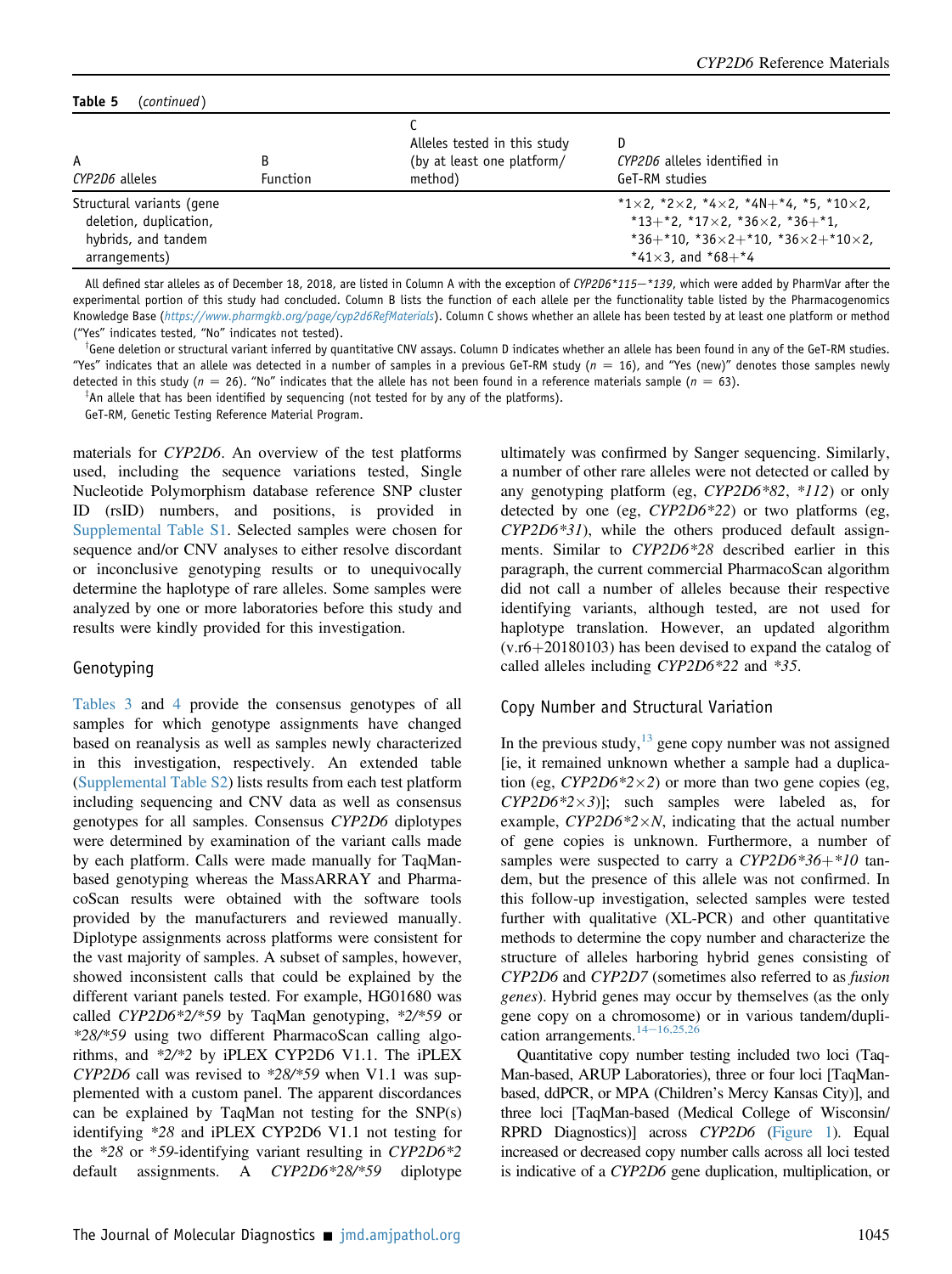<span id="page-12-0"></span>

Figure 2 Graphic overview of positional and allele-specific long-range (XL) PCR to generate amplicons to characterize gene copy number variation and resolve complex structures and diplotypes. Gray bars indicate XL-PCR products generated and sequenced by next-generation sequencing (NGS) by the Medical College of Wisconsin/RPRD Diagnostics group, whereas black lines and bars show the XL-PCR products generated by the Children's Mercy Kansas City group and regions sequenced by Sanger, respectively. Some XL-PCR fragments were generated in an allele-specific (AS) manner. Fragments are labeled as listed in [Table 2.](#page-4-0) Blue boxes and boxes labeled REP denote common and repetitive regions downstream of CYP2D6 and CYP2D7, respectively; CYP2D7-derived downstream regions are characterized by the presence of a 1.6-Kb long spacer sequence. A: A sample for which a CYP2D6\*2×2/\*22 structure was determined. Duplication and AS XL-PCR products showed that a \*2 duplication and \*22 was shown unequivocally to be the only gene copy on the second chromosome. B: A sample (NA18642) with two different tandem structures on each chromosome. CYP2D6\*36+\*10 and \*1+\*90 are the only possible configurations consistent with the XL-PCR products formed and sequences derived from these fragments. The red boxes and blue boxes and the spacer in the CYP2D\*36 allele graph indicate that exon 9 and the downstream gene regions are CYP2D7-derived. C: A sample (NA18632) with a rare CYP2D6\*36×2+\*10 tandem allele, and another rare allele, CYP2D6\*52, on the second chromosome. Unequivocal determination of the structure of both alleles required a complex approach of amplifying and sequencing XL-PCR products, some of which were generated in an allele-specific manner.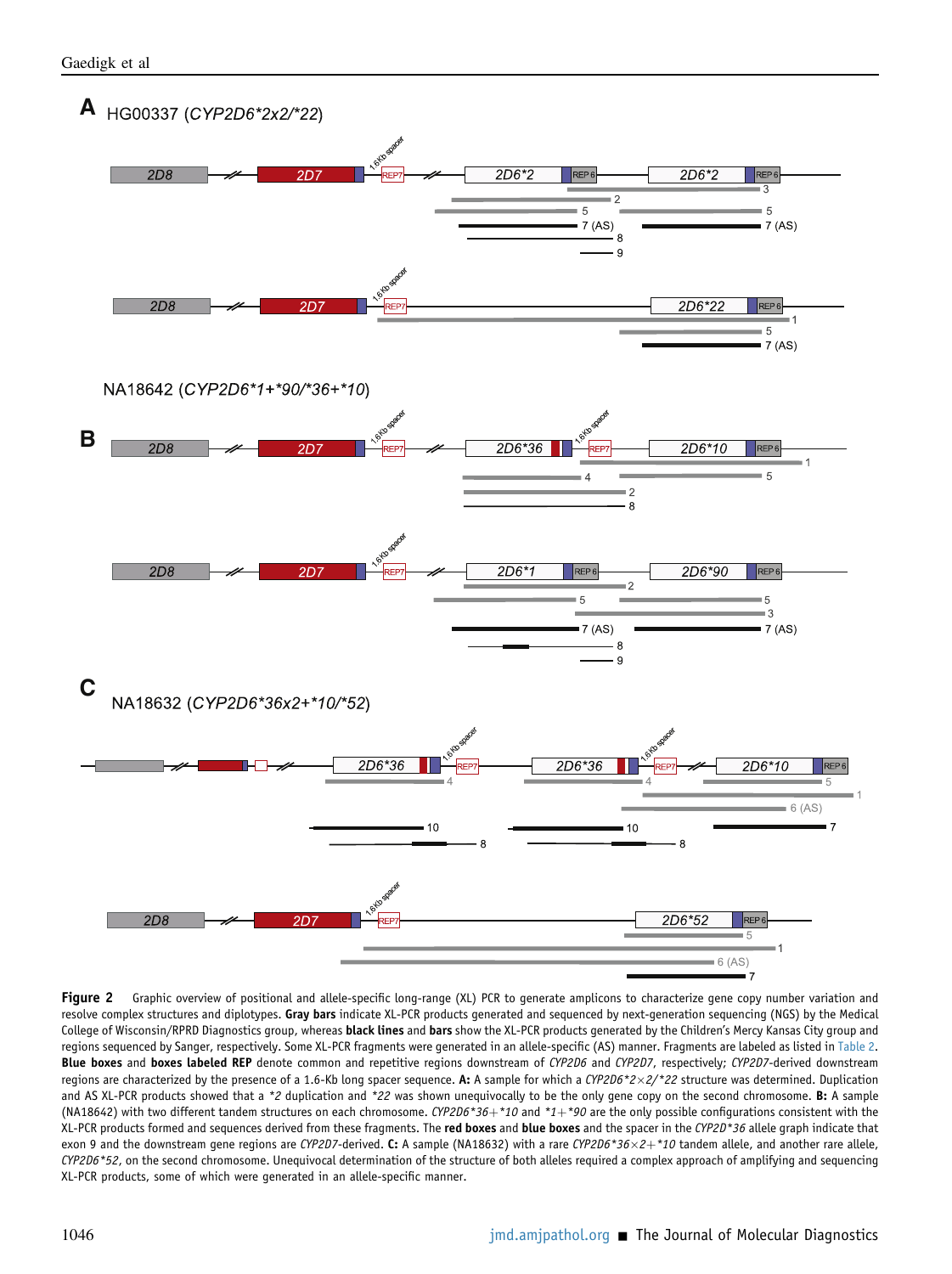deletion, for example, a  $CYP2D6*2\times2/*4$  genotype generates a 3-copy result for each interrogated region (ie, 3/3/3 or 3/3/3/3 when three and four loci are tested, respectively) and a CYP2D6\*1/\*5 genotype generates one copy across all targeted regions. In the presence of genes that partially are composed of CYP2D7, PCR primers that target CYP2D6-derived regions will not be able to amplify. Examples are provided in [Figure 1](#page-2-0), providing CNV calls for different genotypes with structural variation [\(Table 1](#page-3-0)). Note that testing for the intron 6 and exon 9 regions only [\(Figure 1](#page-2-0)) produces a two-copy call for these regions, which is not consistent with a  $CYP2D6*5/*13+*2$ diplotype, underscoring the importance of targeting regions across the entire CYP2D6 gene for more informative copy number testing. Furthermore, the loss of a CYP2D6 exon 9 copy signal infers the presence of a  $CYP2D7$ -exon 9 conversion, which often is interpreted as the presence of CYP2D6\*36 in a single or tandem arrangement. However, this may not always be the case. For example, NA10860 contains a  $CYP2D6*4N$  in a  $*4N+*4$  tandem structure that is characterized by CYP2D7-derived exon 9 and downstream sequences, which also causes signal loss in the exon 9 CNV assay. Another example is CYP2D6\*83 (NA17287). Again, because of the presence of the exon 9 conversion in this allele, the CNV assay does not produce any signal.

A subset of samples with inconclusive MPA results, high copy number, or suspected complex gene structures also were tested using ddPCR, a superior method for absolute quantification that eliminates user and sample quality variability. $27$  All inconclusive or inconsistent MPA results were resolved (eg, samples HG00337 or HG03781), and those obtained for complex structures were confirmed (eg, samples NA17244 or NA23246) [\(Supplemental Table S2](#page-17-9)).

The VeriDose CYP2D6 CNV panel (Agena Bioscience) interrogates copy number at 11 target regions across the gene, detecting gene duplications and hybrid gene structures. VeriDose results are aggregated into each sample's reported genotype and also provided per target region in a separate report. Some inconsistent copy number calls were observed among the iPLEX CYP2D6 V1.1 and iPLEX  $CYP2D6$  V1.1+VeriDose calls. For example, HG00423 was genotyped as *CYP2D6\*10/\*10* by the former, but as  $*10\times2/*10$  by the latter. The CNV call obtained with the VeriDose approach was consistent with TaqMan, MPA, and ddPCR CNV results, as well as the formation of a duplication-specific XL-PCR amplicon. It needs to be stressed that the CYP2D6 V1.1 panel was developed for variant genotyping, and CNV detection was focused on detection of the \*5 gene deletion. In contrast, the VeriDose CYP2D6 CNV panel was specifically designed and developed to detect CYP2D6 CNVs and structural variants.

The VeriDose CYP2D6 CNV assay provides copy number information based on 11 assays covering six gene regions. By using the data generated, the PGx Reporter plugin for the Typer Analyzer software can detect the number of alleles and detect the presence of gene hybrids such as CYP2D6\*4N  $(*4.0013)$  (NA10860),  $*13$  (NA19785),  $*36$  (NA18563), and \*68 (HG01190), but does not also determine on which allele a duplication is located (NA19207 was called as 3N, \*2/\*10) (see [Supplemental Table S2](#page-17-9) for more examples).

The PharmacoScan array reports CYP2D6 CNV events as \*5 (0 or 1), CN\_Gain  $(3 \geq)$ , CN\_HybridLoss (partial gene deletion or conversion, eg, a \*36 allele), or CN\_HybridGain (partial gene duplication). A CN\_HybridGain sample includes two full CYP2D6 alleles and a third partial CYP2D6 allele (eg, \*2/\*10, CN\_HybridGain), from which a particular variant may be inferred (eg,  $CYP2D6*2/*36+*10$ ). For samples that contain duplicated CYP2D6 alleles (either full length or hybrid), the analysis software does not determine which allele is duplicated. For example, samples NA19207 and NA19109 are reported as  $*2/*10$ , CN\_Gain, and as  $*2/$ \*29, CN\_Gain. For some duplication events, if the duplication did not include the entire  $3'$  or  $5'$  flanking regions interrogated by the array, the genotype may be reported as a CN\_HybridGain, instead of a CN\_Gain. This may lead to discrepancies between test platforms that interrogated alternate regions of the gene and/or flanking sequences.

TaqMan genotyping assays and reaction conditions are not designed to detect CNVs. In some instances, however, the presence of a duplication or multiplication may be inferred by the position of a sample in the TaqMan cluster analysis graph (not shown). For instance, the signal produced from the CYP2D6<sup>\*2</sup> SNP (rs16947, NM\_000106.5:c.886C>T) was positioned off the heterozygous (toward the homozygous) cluster for HG00436, supporting a CYP2D6\*1/\*2 $\times$ 2 rather than a CYP2D6\*1 $\times$ 2/ \*2 genotype. Such positional shifts may be more or less pronounced and not always apparent, and an absence of a clearly shifted cluster position does not necessarily indicate that a CNV is not present. This same phenomenon holds true for iPLEX chemistry as well as PharmacoScan.

Finally, the presence of duplications and tandem arrangements were verified by specifically amplifying the duplicated or hybrid genes and subsequently genotyping or sequencing these amplification products. For example, NA19109 produced a XL-PCR amplicon encompassing the duplicated gene copy; this amplicon was negative for CYP2D6\*29 and, thus, the duplicated gene was attributed to the CYP2D6\*2 allele resulting in a  $CYP2D6*2\times2/*29$  genotype assignment. XL-PCR also allowed detection of the  $CYP2D6*36+*10$  allele in samples initially genotyped as, for example, CYP2D6\*2/ \*10 (NA18980); the tandem arrangement produced an approximately 10-Kb long XL-PCR amplicon that genotyped positive for rs1065852 (NM\_001025161.2:c.100C>T) and the exon 9 conversion. Similarly, XL-PCR confirmed the presence of a  $CYP2D6*68+*4$  tandem in a number of samples that resulted in 2/3/3/3 copy number signals when tested with the MPA assay (eg, NA12878 or HG01190). Because not all samples of the panel were retested systematically, it is possible that genotypes with a CYP2D6<sup>\*4</sup> or <sup>\*10</sup> are actually carrying a  $CYP2D6*68+*4$  or  $*36+*10$  allele.

The following gene duplications have been identified among the study samples:  $CYP2D6*1\times2$ ,  $*2\times2$ ,  $*4\times2$ ,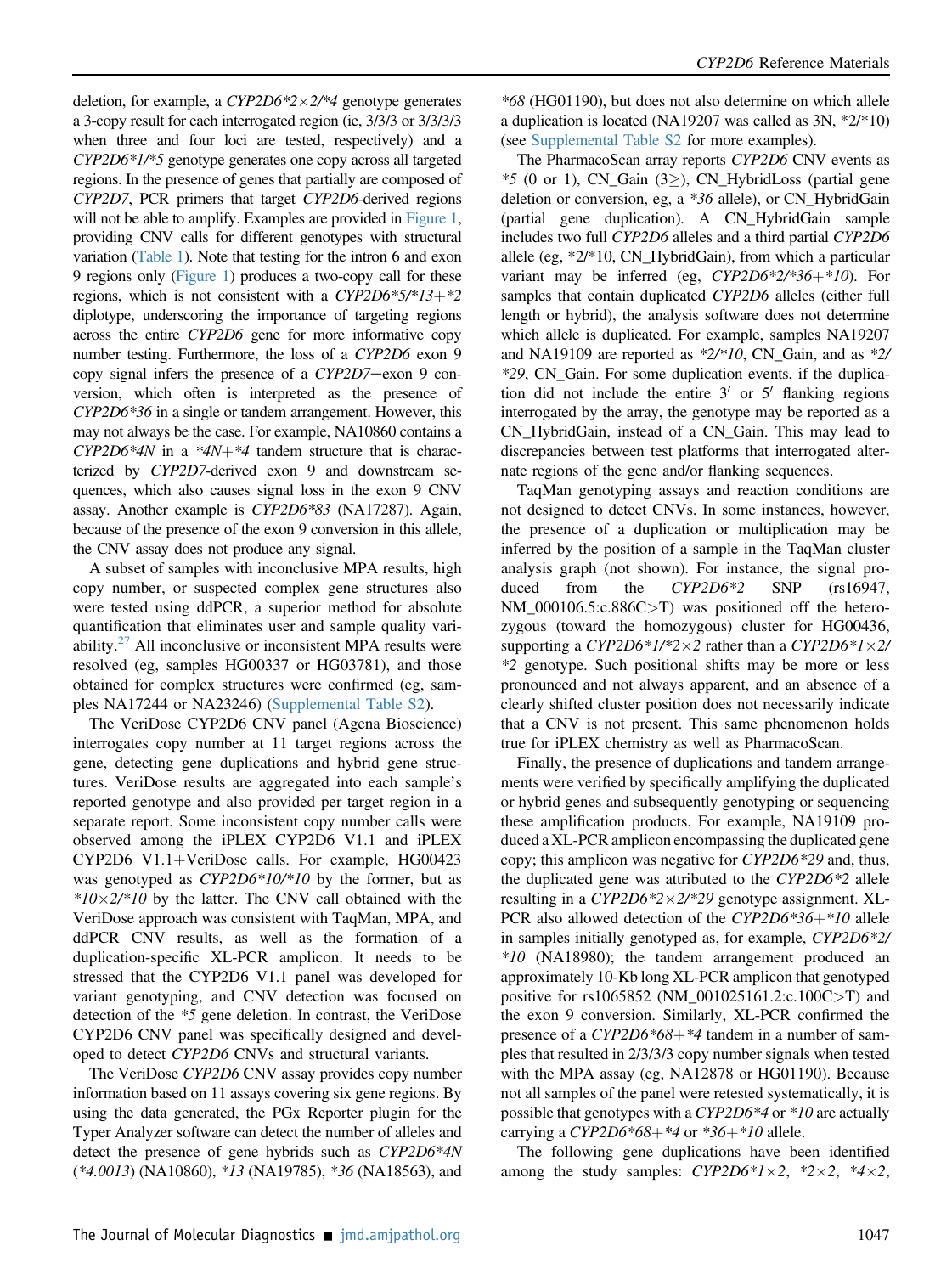\* $10\times2$ , \* $17\times2$ , and \* $36\times2$  ([Tables 3](#page-7-1) and [4](#page-8-0) and [Supplemental Table S2](#page-17-9)). One sample carried a  $CYP2D6*41\times3$  multiplication. Finally, a number of tandem arrangements (ie, structures with two or more hybrid gene copies):  $CYP2D6*4N+4, \t *13+2, \t *36+10,$ \*36×2+\*10, \*36×2+\*10×2, and \*68+\*4 also were identified. A more detailed description of samples with complex diplotypes containing tandem structures with CYP2D6\*52 and \*99 are described in Identifi[cation of](#page-14-0) [Coriell Samples with Rare Alleles or Genotypes Not](#page-14-0) Identifi[ed in Previous GeT-RM Studies](#page-14-0) and [Samples with](#page-14-1) [Complex Allele Combinations](#page-14-1), respectively.

Two samples (NA17244 and NA23246) have inconsistent copy number signals across the interrogated loci. In addition to having a duplication on each chromosome, NA17244 also generated a XL-PCR amplicon signaling the presence of a 2D6-2D7 hybrid gene copy. This sample requires further characterization to fully understand the structural variants causing the MPA 4/5/5/4 and TaqMan 4/5/4 CNV results. NA23246 had a TaqMan 3/4/3 CNV call whereas the MPA and ddPCR calls returned 4/[4]/4/3 and 4/4/3 calls. The threecopy signal for exon 9 in NA23246 is consistent across all CNV methods and the presence of a  $CYP2D6*36+*10$  allele. However, what causes the three-copy signal for the intron 2 region reported by the TaqMan (3/4/3) assay or the tentative four-copy MPA intron 5 call (shown in brackets earlier in this paragraph) remains unknown. It is conceivable that sequence variation(s) in these regions impact assay performance and cause a signal drop-out (three- instead of four-copy signal for TaqMan) or a lower-than-expected signal for the MPA assay. Copy number drop-outs have been observed for the TaqMan intron 2 and intron 6 assays, but have not been investigated systematically. Lower-than-expected signals affecting copy number calls, although consistent among repeated testing, also may be attributed to sample quality and purity.

### <span id="page-14-0"></span>Identification of Coriell Samples with Rare Alleles or Genotypes Not Identified in Previous GeT-RM Studies

One major goal of this project was to identify rare allelic variants and/or complex genotypes that were not interrogated in the previous GeT-RM studies. In addition, we wanted to identify which allele was duplicated or multiplicated when present. Laboratories volunteered information from their own investigations using Coriell materials to complement the current sample panel and data. Upon the identification of samples of interest, DNA was acquired and provided to the laboratories that participated in testing. In addition, data from the 1000 Genomes Project ([https://www.ncbi.nlm.nih.gov/](https://www.ncbi.nlm.nih.gov/variation/tools/1000genomes) [variation/tools/1000genomes](https://www.ncbi.nlm.nih.gov/variation/tools/1000genomes); last accessed August 13, 2018) was searched for samples harboring rare variants not yet represented in the reference material panel, and candidate samples were tested by the laboratories.

This study identified and characterized a number of rare, novel, and complex CYP2D6 alleles and haplotypes (a complete list of all CYP2D6 alleles is provided in [Table 5](#page-9-0)).

Twenty-six CYP2D6 alleles have been added to the panel of available reference materials through the efforts of this study. These include the relatively rare no function  $CYP2D6*11$ ,  $*13$ ,  $*31$ ,  $*56$ , and  $*99$  alleles, the CYP2D6\*59 decreased function allele, and the normal function  $CYP2D6*33$ ,  $*39$ ,  $*45$ , and  $*46$  alleles. Function is unknown or uncertain for the remaining 14 newly added alleles. Based on current knowledge, CYP2D6\*68, a nonfunctional CYP2D6-2D7 hybrid gene, occurs exclusively in the  $*68 + *4$  tandem configuration (up to a quarter of all CYP2D6\*4 alleles may indeed have the  $*68 + *4$  $tandem<sup>17</sup>$  $tandem<sup>17</sup>$  $tandem<sup>17</sup>$ ). In addition, we have characterized numerous structural arrangements including tandem and hybrid genes.

### Samples with Novel Haplotypes

#### Novel CYP2D6\*2 Suballeles

All platforms identify the CYP2D6\*59 decreased function allele via g.2292G>A in intron 4 (rs267608300,  $NM_000106.5:c.843+44G>A$ . Decreased function of this allele, however, is conveyed by g.2940G>A (rs79292917, NM\_000106.5:c.975G>A) located at the  $3'$  end of exon 6, which has been shown to cause reduced levels of mRNA expression.<sup>[28](#page-18-8)</sup> HG00373 consistently was genotyped heterozygous for rs267608300 (g.2292G>A), causing CYP2D6\*59 calls across platforms. Subsequent confirmatory Sanger sequencing of a heterozygous XL-PCR amplicon did not find the functional CYP2D6\*59 SNP (g.2940G>A); however, a number of variants that could not be reconciled with known haplotype definitions were identified. Because no variants in the upstream or downstream regions allowed performing allelespecific XL-PCR to sequence alleles separately, SMRT sequencing was performed to determine the phase of each haplotype unequivocally. Both alleles of this sample were submitted to PharmVar and designated as CYP2D6\*2 subvariants (\*2.0012 and \*2.0013; [www.pharmvar.org/gene/](http://www.pharmvar.org/gene/CYP2D6) [CYP2D6](http://www.pharmvar.org/gene/CYP2D6); last accessed August 28, 2019). The CYP2D6\*2. 013 suballele, lacking the key variant of CYP2D6\*59 (c. 2940G>A; rs79292917), causes false-positive CYP2D6\*59 calls, which may lead to inaccurate phenotype assignments.

#### Other Novel Suballeles

Sequencing of allele-specific XL-PCR products showed novel CYP2D6\*1, \*2, \*6, \*15, \*43, \*56, and \*71 suballeles [\(Supplemental Table S2](#page-17-9)). For example, a novel CYP2D6\*15 suballele was found in NA19239 (designated \*15.002 by PharmVar), and NA20289 showed a novel \*6 suballele (designated \*6.006). None of the newly discovered suballeles interfered with the genotyping platforms tested in this investigation.

#### <span id="page-14-1"></span>Samples with Complex Allele Combinations

To better understand and describe the complex allele combinations, the Medical College of Wisconsin/RPRD Diagnostics performed multiple XL-PCR reactions on each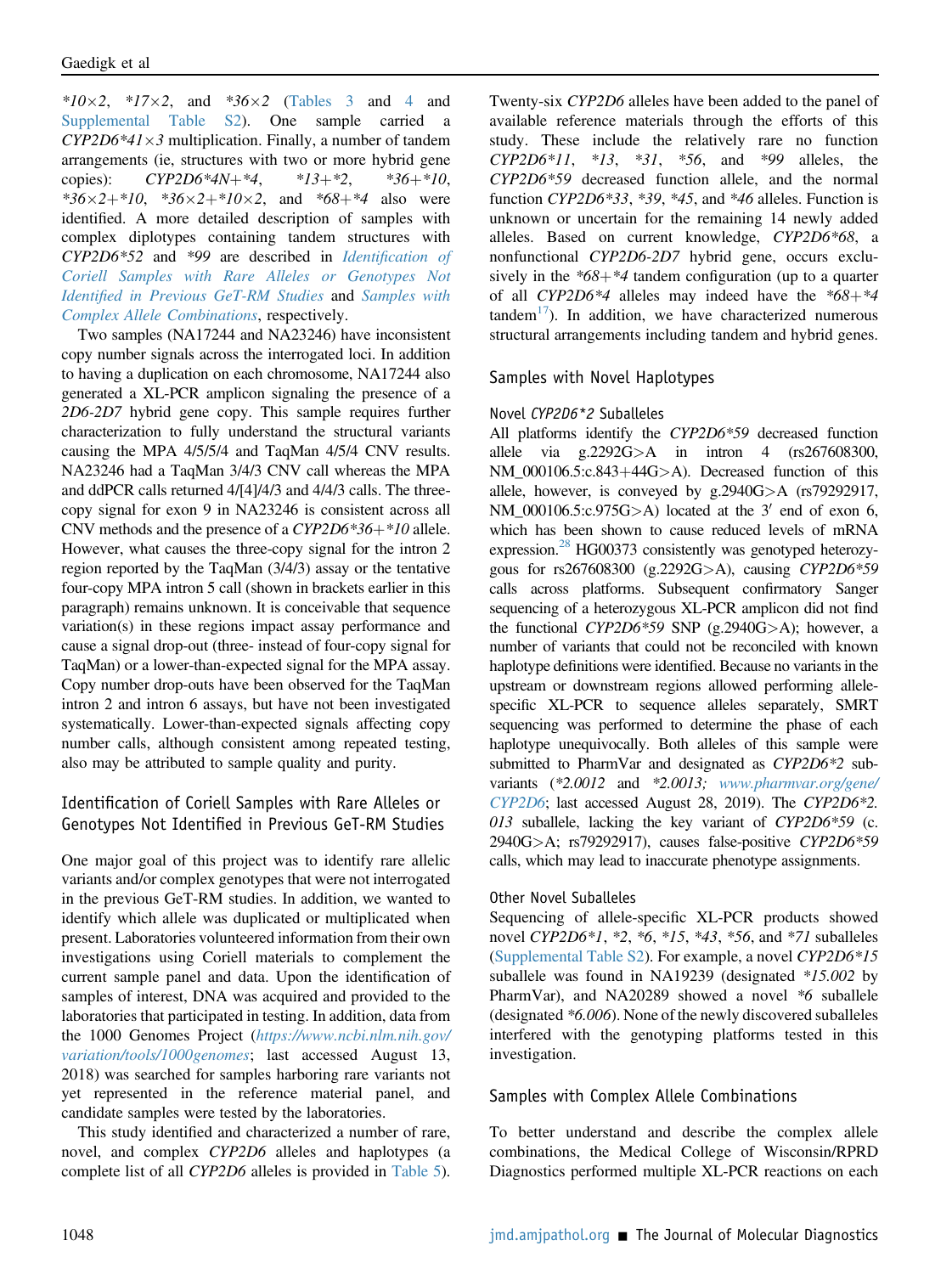identified sample to facilitate mapping of the detected variants to their respective haplotypes. For example, sample HG00337 was genotyped as containing a duplication event and variants that suggested the presence of CYP2D6\*2 and \*22 alleles. To determine which allele was duplicated, each of the three gene copies were amplified separately by XL-PCR ([Figure 2](#page-12-0)A and [Table 2\)](#page-4-0). Next-generation sequencing analysis of the XL-PCR amplicons, each containing an entire gene copy, allowed the determination that one chromosome carried two identical copies of CYP2D6\*2 and the other chromosome carried the \*22 gene copy giving rise to a  $CYP2D6*2\times2/*22$  genotype. The duplication also was identified to harbor CYP2D6\*2 by the Children's Mercy Kansas City group by amplifying and genotyping an XL-PCR product (fragment 7).

In addition, the study identified several samples that contain both rare alleles and a CYP2D6/CYP2D7 hybrid. Samples NA18642 and NA18632 were genotyped by the PharmacoScan array and were shown to have variants signaling the presence of CYP2D6\*90 and \*52, respectively. Copy number analysis indicated the presence of a duplication allele plus a tandem arrangement containing a hybrid for sample NA18642 and a tandem arrangement containing a hybrid for sample NA18632. Again, a series of XL-PCR amplicons were generated from the different gene regions of interest to sequence them separately. The regions amplified for NA18642 and NA18632 are illustrated in [Figure 2](#page-12-0), B and C, and detailed in [Table 2](#page-4-0). The XL-PCR fragments generated for NA18642 were consistent with the presence of a tandem on each chromosome, specifically a CYP2D6\*10+\*36 and a CYP2D6\*1+\*90 (note that \*1 is upstream of \*90 in the duplicated position). The study first reporting on CYP2D6\*90 did not investigate structural variation,  $29$  and thus it remains unknown whether  $*90$ exclusively occurs in tandem with a CYP2D6\*1 or also by itself as a single-gene copy. This structure was confirmed by the Children's Mercy Kansas City group with Sanger sequencing derived from allele-specific XL-PCR products. In addition to quantitative CNV testing, NA18632 required the generation of a series of XL-PCR products and sequencing to determine a  $CYP2D6*36\times2+*10(*52$  diplotype. Sequence analysis of the CYP2D6<sup>\*36</sup> alleles identified a unique region in exon 9, which was used for designing allele-specific primers ([Table 2](#page-4-0)). This enabled us to show unequivocally that the CYP2D6\*10 gene copy is located downstream of the two CYP2D6\*36 gene copies and that the CYP2D\*52 allele is located on the second chromosome ([Figure 2C](#page-12-0)). Of note, this sample may be called  $CYP2D6*36+*10(*36+*52, *36\times2+*52'*10, or$  $*36\times2+10'*52$  if only limited testing is performed. The generation of XL-PCR product 1, however, in combination with all other results, ultimately showed that CYP2D6\*52 is not in tandem with  $*10$  or  $*36$ , but the sole gene copy on this chromosome. The original study describing CYP2D6\*52 did not test for duplication events, hence, it is likely the CNV state was unknown.<sup>[30](#page-18-10)</sup> Of note, neither

NA18642 nor NA18632 are part of a pedigree facilitating the characterization of these complex diplotypes.

#### **Discussion**

Because of the large number of sequence variations, CNVs, and gene rearrangements with the CYP2D7 pseudogene, CYP2D6 is one of the most difficult pharmacogenes to characterize, posing particular challenges for clinical testing laboratories. The first GeT-RM pharmacogenetic reference material study published in  $2010^{12}$  $2010^{12}$  $2010^{12}$ characterized 107 samples and targeted only a limited number of CYP2D6 alleles. The second study published in  $2016^{13}$  $2016^{13}$  $2016^{13}$  was performed on a larger set of samples ( $n =$ 137) and covered additional alleles, but many were either not detected by the methods used or alleles were not present in the limited sample panel. As a result, many samples were reported as inconclusive and shown as example CYP2D6  $*1/*2$  ( $*21$ ) or  $*1/*17$  ( $*40$ ), indicating the possibility of the presence of a  $*21$  or  $*40$  in respective samples. In addition, CNV analysis was rather limited and left many samples undetermined with regard to copy number or structural variation, such as the identification of  $CYP2D6*13$ -like  $CYP2D7-CYP2D6$  hybrid genes. Another limitation was the lack of discrimination on which an allele duplication or multiplication event was located. Those with unresolved CNVs or tentatively carrying tandem structures were shown, for example, as CYP2D6\*2/  $*4\times N$  (gene copy number unknown and not determined which allele is duplicated/multiplicated) or  $*2/[*10(*36)]$ (tentatively having a  $*36 + *10$  tandem). Failure to detect such structures may lead to incorrect phenotype classification.[3,15,16](#page-17-1)

Although the previous two studies identified 18 CYP2D6 alleles among the reference materials tested, $12,13$  the majority remained elusive. Furthermore, as new test panels and platforms are continually being developed, it is important and timely to complement the existing set of reference materials with additional rare and/or difficult-to-analyze alleles and/or diplotypes to ensure that laboratories can perform comprehensive validation studies to test new assays, platforms, or methods. Comprehensively characterized reference materials also are invaluable for qualitycontrol procedures and proficiency testing.

In this investigation, the commercial PharmacoScan and MassARRAY platforms, which also can detect CNVs and  $CYP2D6-CYP2D7$  hybrid gene structures, were used. Testing was complemented with well-established TaqMan assays because this technology is widely used for clinical testing as well as research. CNVs were tested extensively using three different quantitative approaches as well as XL-PCR. In addition, selected samples also were sequenced to fully characterize the haplotypes present in a sample. Taken together, these efforts resulted in complete characterization of the CYP2D6 gene in numerous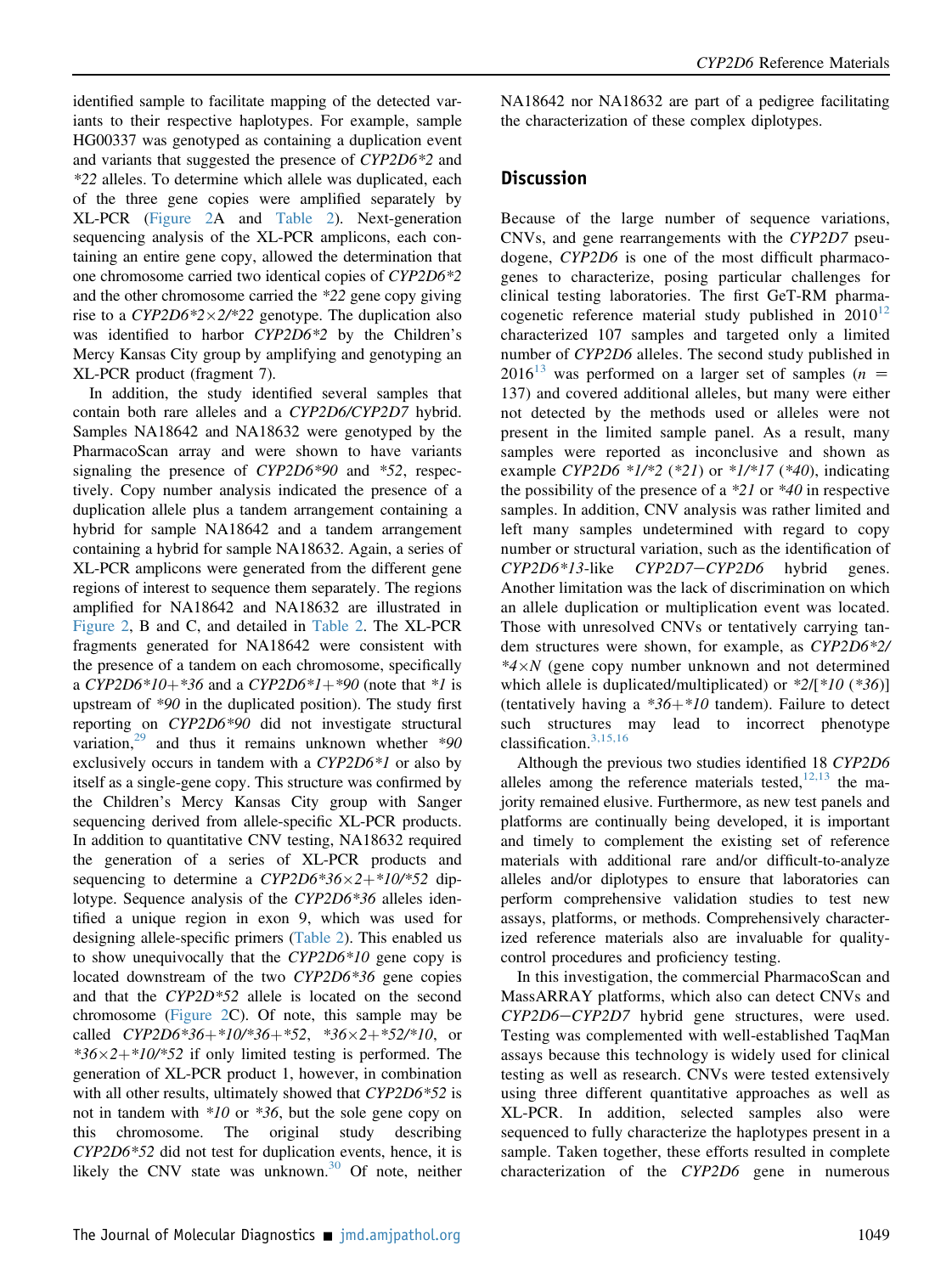samples, as well as the detection of CYP2D6 alleles that were not identified using the methods used in the previous GeT-RM studies. The sample set of the PGX2 study was expanded by 42 DNA samples based on data from the participating laboratories, or information from the 1000 Genomes Project, indicating the presence of variants with rsID numbers that suggested the existence of rare CYP2D6 alleles. Through the current study, we were able to identify reference materials for an additional 26 CYP2D6 alleles that were not found during previous GeT-RM projects [\(Table 5\)](#page-9-0). Thus, a total of 41 alleles now are represented in publicly available characterized genomic DNA references materials, leaving 69 of the CYP2D6 alleles listed in the PharmVar database before December 17, 2018 ([https://](https://www.pharmvar.org/gene/CYP2D6) [www.pharmvar.org/gene/CYP2D6](https://www.pharmvar.org/gene/CYP2D6)) unidentified during any GeT-RM studies ([Table 4\)](#page-8-0). The available reference materials also now contain specimens with rare or unusual diplotypes such as  $CYP2D6*3/*3$ ,  $*5/*5$ ,  $*5/*56$ , or  $*28/$ \*59 [\(Tables 3](#page-7-1) and [4](#page-8-0) and [Supplemental Table S2](#page-17-9)). Samples homozygous for the CYP2D6<sup>\*5</sup> gene deletion are particularly valuable for assay development to control for unspecific amplification or assay signals from the CYP2D7 or CYP2D8 pseudogenes. Ideally, laboratories developing test panels and offering clinical testing for CYP2D6 should have a large and diverse set of reference materials representing all alleles included in the test. Although not all CYP2D6 alleles currently defined by PharmVar are represented in the three GeT-RM studies, the addition of these publicly available CYP2D6 reference materials greatly improves the availability of materials to ensure the quality of clinical testing. The GeT-RM program will continue to work with the genetics community to generate additional reference materials for testing as the number of allelic CYP2D6 variants continues to grow.

CNVs still are poorly characterized by many commercial tests for a number of reasons. Although quantitative CNV assays are becoming more standard, the majority are not able to discriminate which of the two alleles has a duplication event. For example, a patient genotyped as CYP2D6\*2/\*4 and a copy number of three often is reported as (\*2/\*4) dup or 3N, \*2/\*4 in lieu of a CYP2D6\*2×2/\*4 or  $*2/*4 \times 2$  assignment. Another challenge is the interpretation of CNV results with different copy number calls across the gene. The presence of the CYP2D7-derived exon 9 conversion, for example, causes the copy number call to be lower compared with other gene regions. A sample homozygous for the  $CYP2D6*36+*10$  tandem allele therefore will yield copy number calls of two for the exon 9 region, but four for all other regions. Samples with a  $CYP2D6*68+*4$  will have a one-copy gain for the CYP2D6-derived regions of \*68 [\(Supplemental Table S2](#page-17-9)). These and other reference materials can be used by laboratories to validate their assays within the limitations of their technologies, and to improve the ability of the assays to detect copy number variations.

We have carefully characterized the new reference materials and most of the samples from the PGX2 study were retested using a quantitative CNV assay in at least one laboratory. The panel now includes samples for a variety of CNV structures including the commonly observed  $CYP2D6*1\times2$ , \*2 $\times2$ , and \*4 $\times2$  duplications and \*36+\*10 and  $*68 + *4$  tandems, but also some rare structures such as  $*36 \times 2+10$ ,  $*13+2$ , and  $*17 \times 2$  ([Tables 3](#page-7-1) and [4](#page-8-0) and [Supplemental Table S2\)](#page-17-9).

Consistent test results were observed for NA17244 across platforms and CNV assays, but the nature of the structural variation has not been resolved. It appears that this sample has a hybrid gene in addition to CYP2D6\*2 and \*4 duplications, but it remains unknown on which chromosome it resides. Regardless, this is the only sample among reference materials yielding a five-copy result for any of the target regions (intron 6). Despite our efforts, a number of other samples also remain inconclusive because not all materials from the PGX2 study were reanalyzed systematically. Furthermore, only a fraction of the samples have been confirmed by sequencing; thus, additional subvariants may be identified in this sample cohort in the future.

In an effort to identify materials with alleles not yet represented by the GeT-RM panel, the 1000 Genomes Project database was searched for samples containing key variants identifying the sought-after alleles. Although samples containing CYP2D6\*22, \*31, \*52, \*72, \*90, \*99, \*106, \*112, and \*113 alleles have been identified successfully by sequence analysis, this approach was not successful for identification of other CYP2D6 alleles. This is because no samples were identified that contained the variant of interest, the unique variant identifying an allele did not have an rs number, or the only signature variant also occurs in other haplotypes. In addition, for some alleles (eg, CYP2D6\*74), the samples identified by the search probably do not represent the haplotype of interest; that is, per the 1000 Genomes Project data, the samples appeared to carry additional variants inconsistent with the haplotype of interest. Although these samples may represent haplotypes of potential interest (new and known), they were not pursued owing to limited resources. Other samples identified by the 1000 Genomes Project as potentially carrying alleles of interest could not be confirmed by resequencing, and hence were not included in the current reference materials panel with one exception. HG03781 was predicted by the 1000 Genomes Project to have CYP2D6\*99 and \*102 alleles. Although the CYP2D6\*99 allele was confirmed, the second allele was a common CYP2D6\*2.001. The 1000 Genomes Project database is a rich data resource; however, these findings corroborate that CYP2D6 haplotype data should be used with caution and confirmed experimentally. Finally, many of these alleles for which no reference sample has been identified are extremely rare and may have been found in populations that may not be represented, or may be underrepresented, in the 1000 Genomes Project.

Reference materials are used by clinical laboratories to design and validate assays, and to ensure accuracy,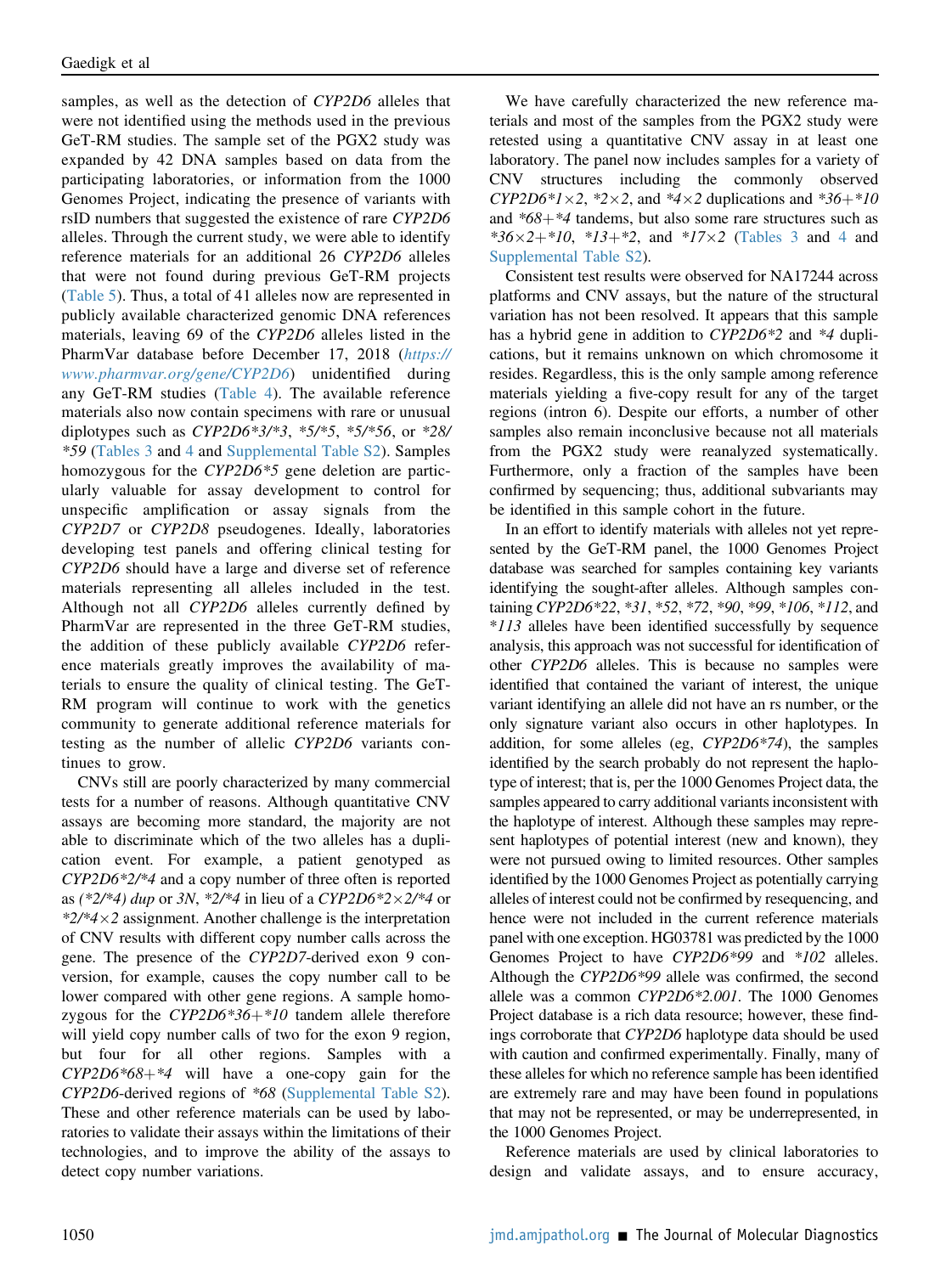specificity, and the quality of genetic test results. In addition, providers of proficiency testing often use wellcharacterized reference material samples in their surveys. Because characterized genomic DNA, either from cell lines or residual clinical samples containing variants in the gene(s), most closely resemble patient samples, they are the preferred type of reference materials.

Clinical genetic testing laboratories in the United States are required by regulation and guided by professional or best practice standards to use reference materials for assay development and validation, quality control, and proficiency testing $31-34$  $31-34$  $31-34$  [American College of Medical Genetics, [https://www.acmg.net/PDFLibrary/Standards-Guidelines-](https://www.acmg.net/PDFLibrary/Standards-Guidelines-Clinical-Molecular-Genetics.pdf)[Clinical-Molecular-Genetics.pdf](https://www.acmg.net/PDFLibrary/Standards-Guidelines-Clinical-Molecular-Genetics.pdf), last accessed April 30, 2019; Washington State Legislature, [http://app.leg.wa.gov/](http://app.leg.wa.gov/WAC/default.aspx?cite=246-338-090)  $WAC/default, as px?cite = 246-338-090$ , last accessed March 25, 2019; College of American Pathologists [https://www.cap.](https://www.cap.org) [org](https://www.cap.org), last accessed March 25, 2019 (registration required); and New York State Clinical Laboratory Evaluation Program, <http://www.wadsworth.org/clep>, last accessed March 25, 2019]. Despite these requirements, there are a limited number of well-characterized quality-control and other reference material samples for many genetic tests, including pharmacogenetic tests. This lack of reference material samples hinders the ability of laboratories to develop and validate assays, perform necessary quality control, and complicates comparison of assays and assay standardization. The lack of available materials also affects not only the ability of proficiency testing programs to provide challenges with a variety of clinically relevant variants, but also prevents provision of proficiency testing challenges for rare variants.

The publicly available and renewable CYP2D6 reference materials developed during this study can be used by laboratories to design and validate assays as well as for quality control and proficiency testing. The public availability of these characterized reference materials can help to inform groups such as the Association for Molecular Pathology PGx Working Group and others who may develop recommendations for alleles that should be included in clinical CYP2D6 tests. These and other reference materials characterized by the GeT-RM program are available from the Coriell Institute for Medical Research. More information about the GeT-RM program is available through the GeT-RM website ([https://www.cdc.gov/clia/](https://www.cdc.gov/clia/get-rm/index.html) [get-rm/index.html](https://www.cdc.gov/clia/get-rm/index.html), last accessed August 28, 2019). Finally, to facilitate finding reference samples for particular star alleles, PharmVar will cross-reference Coriell IDs to haplotypes in the future for samples that have been fully sequenced and information submitted to PharmVar.

# Acknowledgment

<span id="page-17-9"></span>We thank the late Dr. Lorraine Toji, Coriell Institute for Medical Research, for her help obtaining the samples.

# Supplemental Data

Supplemental material for this article can be found at <http://doi.org/10.1016/j.jmoldx.2019.06.007>.

## <span id="page-17-0"></span>References

- 1. [Zhou SF: Polymorphism of human cytochrome P450 2D6 and its](http://refhub.elsevier.com/S1525-1578(19)30350-2/sref1) clinical signifi[cance: part I. Clin Pharmacokinet 2009, 48:689](http://refhub.elsevier.com/S1525-1578(19)30350-2/sref1)-[723](http://refhub.elsevier.com/S1525-1578(19)30350-2/sref1)
- <span id="page-17-1"></span>2. [Zhou SF: Polymorphism of human cytochrome P450 2D6 and its](http://refhub.elsevier.com/S1525-1578(19)30350-2/sref2) clinical signifi[cance: part II. Clin Pharmacokinet 2009, 48:761](http://refhub.elsevier.com/S1525-1578(19)30350-2/sref2)-[804](http://refhub.elsevier.com/S1525-1578(19)30350-2/sref2)
- <span id="page-17-2"></span>3. [Gaedigk A: Complexities of CYP2D6 gene analysis and interpreta](http://refhub.elsevier.com/S1525-1578(19)30350-2/sref3)tion. Int Rev Psychiatry 2013,  $25:534-553$  $25:534-553$
- <span id="page-17-3"></span>4. [Gaedigk A, Sangkuhl K, Whirl-Carrillo M, Klein T, Leeder JS:](http://refhub.elsevier.com/S1525-1578(19)30350-2/sref4) [Prediction of CYP2D6 phenotype from genotype across world pop](http://refhub.elsevier.com/S1525-1578(19)30350-2/sref4)[ulations. Genet Med 2017, 19:69](http://refhub.elsevier.com/S1525-1578(19)30350-2/sref4)-[76](http://refhub.elsevier.com/S1525-1578(19)30350-2/sref4)
- 5. [Caudle KE, Dunnenberger HM, Freimuth RR, Peterson JF, Burlison JD,](http://refhub.elsevier.com/S1525-1578(19)30350-2/sref5) [Whirl-Carrillo M, Scott SA, Rehm HL, Williams MS, Klein TE,](http://refhub.elsevier.com/S1525-1578(19)30350-2/sref5) [Relling MV, Hoffman JM: Standardizing terms for clinical pharmaco](http://refhub.elsevier.com/S1525-1578(19)30350-2/sref5)[genetic test results: consensus terms from the Clinical Pharmacogenetics](http://refhub.elsevier.com/S1525-1578(19)30350-2/sref5) [Implementation Consortium \(CPIC\). Genet Med 2017, 19:215](http://refhub.elsevier.com/S1525-1578(19)30350-2/sref5)-[223](http://refhub.elsevier.com/S1525-1578(19)30350-2/sref5)
- <span id="page-17-4"></span>6. [Weinshilboum R: Inheritance and drug response. N Engl J Med 2003,](http://refhub.elsevier.com/S1525-1578(19)30350-2/sref6) [348:529](http://refhub.elsevier.com/S1525-1578(19)30350-2/sref6)-[537](http://refhub.elsevier.com/S1525-1578(19)30350-2/sref6)
- 7. [Yang Y, Botton MR, Scott ER, Scott SA: Sequencing the CYP2D6](http://refhub.elsevier.com/S1525-1578(19)30350-2/sref7) [gene: from variant allele discovery to clinical pharmacogenetic](http://refhub.elsevier.com/S1525-1578(19)30350-2/sref7) [testing. Pharmacogenomics 2017, 18:673](http://refhub.elsevier.com/S1525-1578(19)30350-2/sref7)-[685](http://refhub.elsevier.com/S1525-1578(19)30350-2/sref7)
- <span id="page-17-5"></span>8. [Nofziger C, Paulmichl M: Accurately genotyping CYP2D6: not for](http://refhub.elsevier.com/S1525-1578(19)30350-2/sref8) [the faint of heart. Pharmacogenomics 2018, 19:999](http://refhub.elsevier.com/S1525-1578(19)30350-2/sref8)-[1002](http://refhub.elsevier.com/S1525-1578(19)30350-2/sref8)
- 9. [Gaedigk A, Ingelman-Sundberg M, Miller NA, Leeder JS, Whirl-](http://refhub.elsevier.com/S1525-1578(19)30350-2/sref9)[Carrillo M, Klein TE; PharmVar Steering Committee: The Pharma](http://refhub.elsevier.com/S1525-1578(19)30350-2/sref9)[cogene Variation \(PharmVar\) Consortium: incorporation of the](http://refhub.elsevier.com/S1525-1578(19)30350-2/sref9) [Human Cytochrome P450 \(CYP\) Allele Nomenclature Database. Clin](http://refhub.elsevier.com/S1525-1578(19)30350-2/sref9) [Pharmacol Ther 2018, 103:399](http://refhub.elsevier.com/S1525-1578(19)30350-2/sref9)-[401](http://refhub.elsevier.com/S1525-1578(19)30350-2/sref9)
- <span id="page-17-6"></span>10. [Gaedigk A, Sangkuhl K, Whirl-Carrillo M, Twist GP, Klein TE,](http://refhub.elsevier.com/S1525-1578(19)30350-2/sref10) [Miller NA; PharmVar Steering Committee: The evolution of](http://refhub.elsevier.com/S1525-1578(19)30350-2/sref10) [PharmVar. Clin Pharmacol Ther 2019, 105:29](http://refhub.elsevier.com/S1525-1578(19)30350-2/sref10)-[32](http://refhub.elsevier.com/S1525-1578(19)30350-2/sref10)
- <span id="page-17-7"></span>11. Chen B, O'[Connell CD, Boone DJ, Amos JA, Beck JC, Chan MM,](http://refhub.elsevier.com/S1525-1578(19)30350-2/sref11) [et al: Developing a sustainable process to provide quality control](http://refhub.elsevier.com/S1525-1578(19)30350-2/sref11) [materials for genetic testing. Genet Med 2005, 7:534](http://refhub.elsevier.com/S1525-1578(19)30350-2/sref11)-[549](http://refhub.elsevier.com/S1525-1578(19)30350-2/sref11)
- 12. [Pratt VM, Zehnbauer B, Wilson JA, Baak R, Babic N, Bettinotti M,](http://refhub.elsevier.com/S1525-1578(19)30350-2/sref12) [Buller A, Butz K, Campbell M, Civalier C, El-Badry A, Farkas DH,](http://refhub.elsevier.com/S1525-1578(19)30350-2/sref12) [Lyon E, Mandal S, McKinney J, Muralidharan K, Noll L, Sander T,](http://refhub.elsevier.com/S1525-1578(19)30350-2/sref12) [Shabbeer J, Smith C, Telatar M, Toji L, Vairavan A, Vance C,](http://refhub.elsevier.com/S1525-1578(19)30350-2/sref12) [Weck KE, Wu AH, Yeo KT, Zeller M, Kalman L: Characterization of](http://refhub.elsevier.com/S1525-1578(19)30350-2/sref12) [107 genomic DNA reference materials for CYP2D6, CYP2C19,](http://refhub.elsevier.com/S1525-1578(19)30350-2/sref12) [CYP2C9, VKORC1, and UGT1A1: a GeT-RM and Association for](http://refhub.elsevier.com/S1525-1578(19)30350-2/sref12) [Molecular Pathology collaborative project. J Mol Diagn 2010, 12:](http://refhub.elsevier.com/S1525-1578(19)30350-2/sref12)  $835 - 846$  $835 - 846$  $835 - 846$
- <span id="page-17-8"></span>13. [Pratt VM, Everts RE, Aggarwal P, Beyer BN, Broeckel U, Epstein-](http://refhub.elsevier.com/S1525-1578(19)30350-2/sref13)[Baak R, Hujsak P, Kornreich R, Liao J, Lorier R, Scott SA,](http://refhub.elsevier.com/S1525-1578(19)30350-2/sref13) [Smith CH, Toji LH, Turner A, Kalman LV: Characterization of 137](http://refhub.elsevier.com/S1525-1578(19)30350-2/sref13) [genomic DNA reference materials for 28 pharmacogenetic genes: a](http://refhub.elsevier.com/S1525-1578(19)30350-2/sref13) [GeT-RM collaborative project. J Mol Diagn 2016, 18:109](http://refhub.elsevier.com/S1525-1578(19)30350-2/sref13)-[123](http://refhub.elsevier.com/S1525-1578(19)30350-2/sref13)
- <span id="page-17-10"></span>14. [Gaedigk A, Ndjountche L, Divakaran K, Dianne Bradford L, Zineh I,](http://refhub.elsevier.com/S1525-1578(19)30350-2/sref14) [Oberlander TF, Brousseau DC, McCarver DG, Johnson JA,](http://refhub.elsevier.com/S1525-1578(19)30350-2/sref14) [Alander SW, Wayne Riggs K, Steven Leeder J: Cytochrome](http://refhub.elsevier.com/S1525-1578(19)30350-2/sref14) [P4502D6 \(CYP2D6\) gene locus heterogeneity: characterization of](http://refhub.elsevier.com/S1525-1578(19)30350-2/sref14) [gene duplication events. Clin Pharmacol Ther 2007, 81:242](http://refhub.elsevier.com/S1525-1578(19)30350-2/sref14)-[251](http://refhub.elsevier.com/S1525-1578(19)30350-2/sref14)
- 15. [Gaedigk A, Fuhr U, Johnson C, Berard LA, Bradford D, Leeder JS:](http://refhub.elsevier.com/S1525-1578(19)30350-2/sref15) [CYP2D7-2D6 hybrid tandems: identi](http://refhub.elsevier.com/S1525-1578(19)30350-2/sref15)fication of novel CYP2D6 [duplication arrangements and implications for phenotype prediction.](http://refhub.elsevier.com/S1525-1578(19)30350-2/sref15) [Pharmacogenomics 2010, 11:43](http://refhub.elsevier.com/S1525-1578(19)30350-2/sref15)-[53](http://refhub.elsevier.com/S1525-1578(19)30350-2/sref15)
- 16. [Gaedigk A, Jaime LK, Bertino JS Jr, Berard A, Pratt VM,](http://refhub.elsevier.com/S1525-1578(19)30350-2/sref16) [Bradfordand LD, Leeder JS: Identi](http://refhub.elsevier.com/S1525-1578(19)30350-2/sref16)fication of novel CYP2D7-2D6